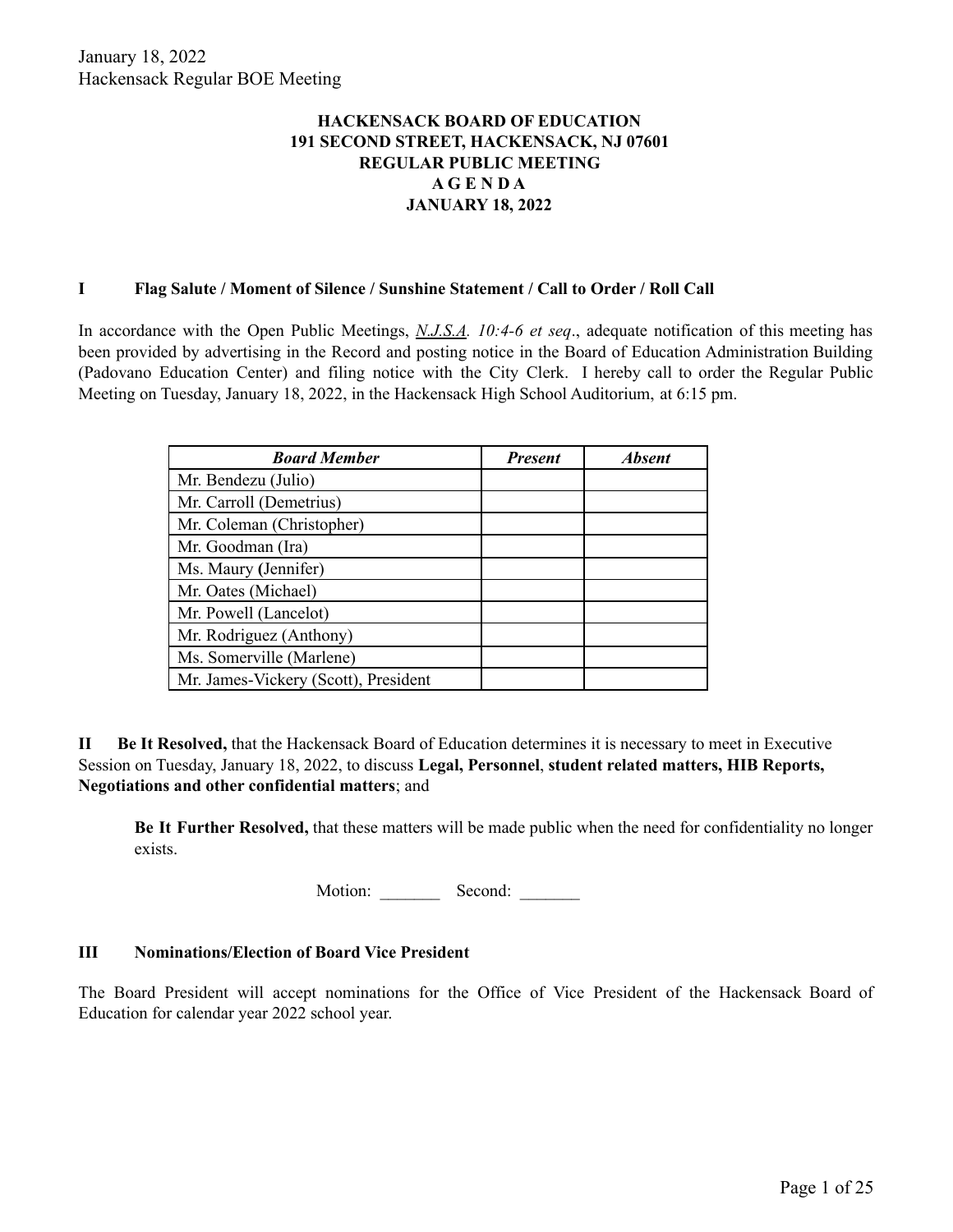| <b>Motion:</b>                       |     |         |                |               |
|--------------------------------------|-----|---------|----------------|---------------|
|                                      | Yes | $N_{0}$ | <b>Abstain</b> | <b>Absent</b> |
| Mr. Bendezu (Julio)                  |     |         |                |               |
| Mr. Carroll (Demetrius)              |     |         |                |               |
| Mr. Coleman (Christopher)            |     |         |                |               |
| Mr. Goodman (Ira)                    |     |         |                |               |
| Ms. Maury (Jennifer)                 |     |         |                |               |
| Mr. Oates (Michael)                  |     |         |                |               |
| Mr. Powell (Lancelot)                |     |         |                |               |
| Mr. Rodriguez (Anthony)              |     |         |                |               |
| Ms. Somerville (Marlene)             |     |         |                |               |
| Mr. James-Vickery (Scott), President |     |         |                |               |

#### **IV Presentations:**

- **● Start Strong Assessment Student Performance,** presented by Assistant Superintendent, Andrea Oates-Parchment.
- **Audit Report for Fiscal Year 2020-2021, Mr. Jeffrey Bliss, Lerch, Vinci & Higgins, LLP**

# **V Student Report -** Victor Mai

# **VI Superintendent's Report**

#### **A. Enrollment Report**

| <b>Enrollment as of January 14, 2022</b> | <b>Enrollment</b> | Attendance (%) |
|------------------------------------------|-------------------|----------------|
| High School                              | 1850              | 94.89          |
| Middle School                            | 1436              | 94.25          |
| Fairmount                                | 541               | 95.46          |
| Hillers                                  | 439               | 92.63          |
| Jackson                                  | 398               | 94.32          |
| Parker                                   | 486               | 95.43          |
| <b>ECDC</b>                              | 182               | 81.81          |
| Total                                    | 5332              | 92.68          |

# **B. Residency Report**

|                                                           | December 2021 | <b>Year to Date</b> |
|-----------------------------------------------------------|---------------|---------------------|
| Number of Residency Cases Received                        |               |                     |
| Residency Verified                                        |               |                     |
| In-Home Visits Unverified                                 |               |                     |
| Parent Provided Updated In-District Proof of Residency    |               |                     |
| Students Withdrawn as a Result of Residency Investigation |               |                     |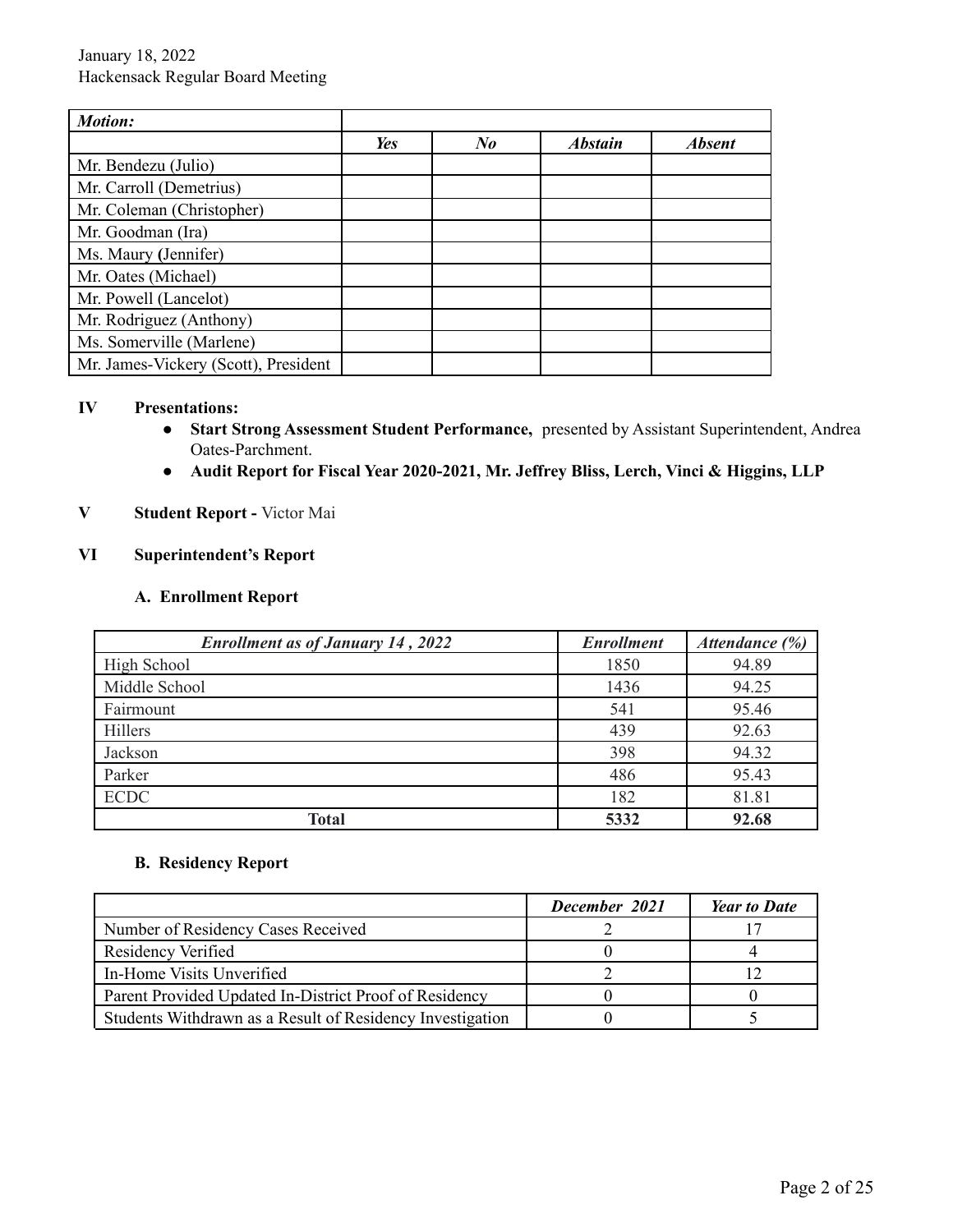## **C. Harassment, Intimidation, and Bullying Report**

| <b>SCHOOL</b>                 | <b>FITS HIB</b><br><b>DEFINITION</b> | <b>INCONCLUSIVE</b> | <b>HIB</b> | <b>NO EVIDENCE OF DOES NOT FIT HIB</b><br><b>DEFINITION</b> | <b>TOTAL</b> |
|-------------------------------|--------------------------------------|---------------------|------------|-------------------------------------------------------------|--------------|
| ECDC (and<br>contracted PreK) | $\theta$                             |                     |            |                                                             |              |
| Fairmount                     | $\Omega$                             |                     |            |                                                             |              |
| Parker                        | $\Omega$                             | $\Omega$            |            | C                                                           |              |
| Hillers                       | $\theta$                             |                     |            |                                                             |              |
| Jackson                       | $\Omega$                             |                     |            |                                                             |              |
| Middle                        |                                      |                     |            |                                                             |              |
| High                          | 0                                    |                     |            |                                                             |              |
| <b>TOTALS</b>                 |                                      |                     |            |                                                             | 13           |

## **Completed Investigations: December 10, 2021 - January 14, 2022**

#### **VII Public Comments**

Public participation shall be governed by the following rules: 1) If in person, a participant must sign the "sign-in" sheet and be recognized by the presiding officer and must preface comments by an announcement of his/her name, municipality of residence, and group affiliation, if applicable; 2) Each statement made by a participant shall be limited to three (3) minutes' duration during the public session; 3) All statements, questions, or inquiries shall be directed to the presiding officer and any questions or inquiries directed by a participant to another Board member shall be redirected to the presiding officer who shall determine if such statement, question, or inquiry shall be addressed by the presiding officer on behalf of the Board or by the individual Board member; and 4) All Board and/or Superintendent responses to questions or inquiries shall be held until the end of public participation.

#### **VIII Approve Minutes**

**Be It Resolved,** that the Hackensack Board of Education approves the **Regular Meeting** Minutes and **Closed Session** Minutes of **December 13, 2021** as submitted.

Motion: Second:

**Be It Resolved,** that the Hackensack Board of Education approves the **Closed Session #1 & #2** Minutes and the Minutes of the **Annual Organization Meeting** held on **January 3, 2022**, as submitted.

Motion: \_\_\_\_\_\_\_\_ Second: \_\_\_\_\_\_\_

#### **IX Resolutions**

## **A. Personnel**

**Be It Resolved,** that the Hackensack Board of Education, upon the recommendation of the Superintendent, approves the following personnel actions A.1, A. - R: as described below: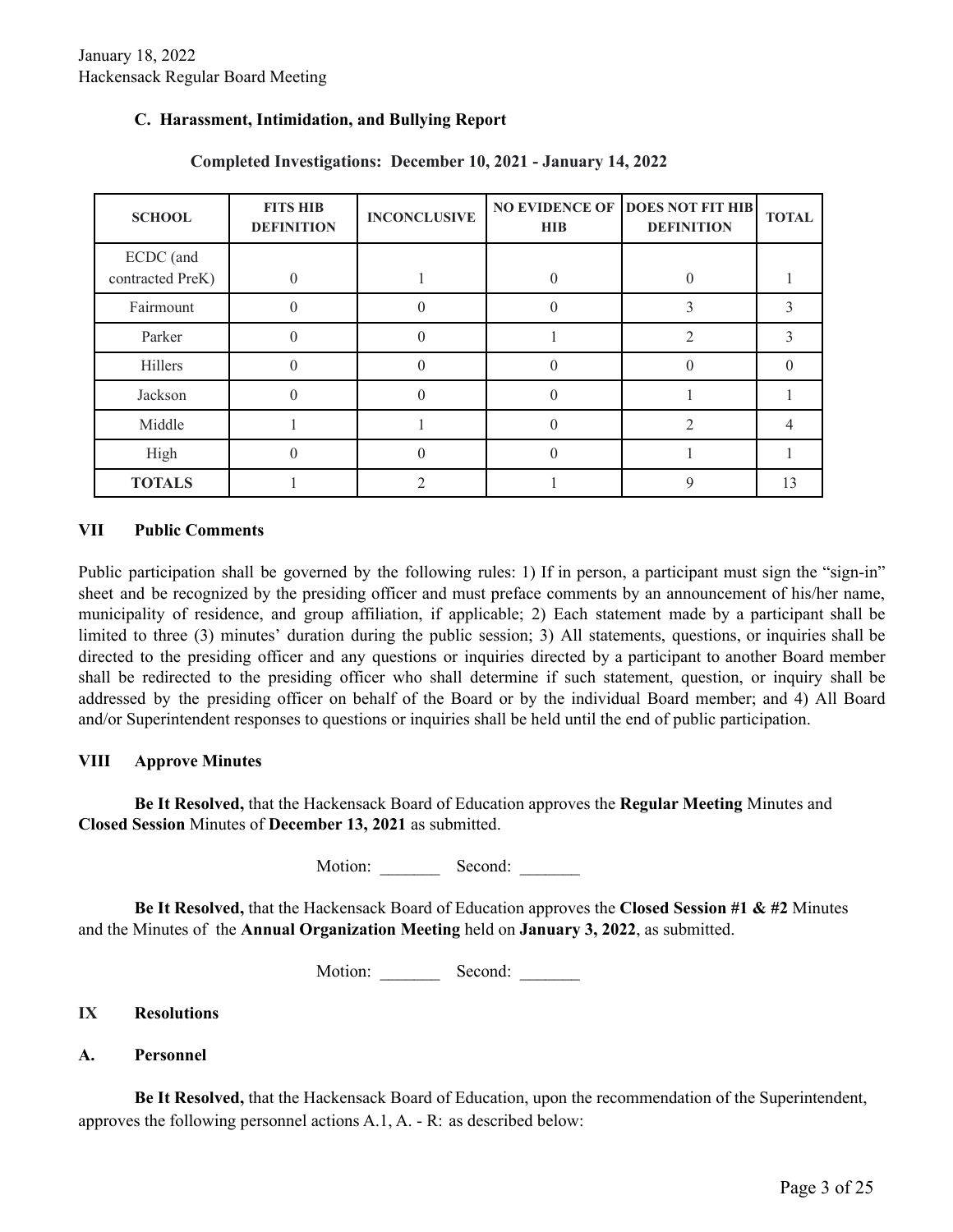**A.1** Motion to take action on personnel matters, as listed below; and appoint and submit to the Executive County Superintendent applications for emergent hiring and the applicant's attestation that he/she has not been convicted of any disqualifying crime pursuant to the provisions of N.J.S.A. 18A:6-7.1 et. Seq., N.J.S.A. 18A:39-17 et. seq., or N.J.S.A. 18A:6-4.13 et. seq. for those employees listed below:

(All appointments are contingent upon receipt of proper teaching certification and all salary placements are pending receipt of college transcripts verifying degree status and letter stating years of service in other districts).

# **A. ADMINISTRATIVE STAFF**

**Be it Resolved,** that the Hackensack Board of Education, upon the recommendation of the Superintendent of Schools, appoints the following Administrative Staff for the 2021-2022 school year.

| <b>Name</b>                               | <b>Position/Control</b><br><b>Number</b>   | Col/Step   | <b>Salary</b> | Location          | Date<br><b>Effective</b> | Date<br>End | <b>Discussion</b>      |
|-------------------------------------------|--------------------------------------------|------------|---------------|-------------------|--------------------------|-------------|------------------------|
| Gordon Whiting<br>$11-000-240-103-050-90$ | Director of<br>Athletics<br>$50-06-70/abf$ | HASA $6/5$ | \$181,250     | District/<br>High | 1/19/22                  | 6/30/22     | Replacing K.<br>Veltre |

# **B. CERTIFICATED STAFF**

**Be it Resolved,** that the Hackensack Board of Education, upon the recommendation of the Superintendent of Schools, appoints the following Instructional Staff for the 2021-2022 school year. (\*Pending Final Negotiations)

|                  | <b>Name</b>                                      | <b>Position/Control</b><br><b>Number</b>        | Deg/Step                  | Salary*                                  | Location  | Date<br><b>Effective</b> | <b>Date</b><br>End | <b>Discussion</b>                                                |
|------------------|--------------------------------------------------|-------------------------------------------------|---------------------------|------------------------------------------|-----------|--------------------------|--------------------|------------------------------------------------------------------|
| 1.               | <b>Brittany Coleman</b><br>11-140-100-101-050-90 | Social Studies<br>Teacher<br>$10 - 06 - 92/axw$ | BA32MA/<br>$\overline{2}$ | \$66,245                                 | High      | 3/21/22                  | 6/30/22            | Replacing K.<br>Smith                                            |
| $\overline{2}$ . | Nicholas Jastrzebski<br>11-130-100-101-300-90    | Digital Media<br>Teacher<br>10-05-05/bok        | BA/1                      | \$57,550<br>6/30/22<br>1/19/22<br>Middle |           | Replacing R.<br>Marshall |                    |                                                                  |
| 3.               | Laura Livelli<br>11-213-100-101-300-90           | Special Ed Teacher<br>$10 - 05 - 81/azt$        | BA32MA/<br>8              | \$73,120                                 | Middle    | 3/21/22                  | 6/30/22            | Replacing S.<br>Smith-Noel                                       |
| 4.               | Yolanda Suqui<br>11-110-100-101-100-90           | <b>LR</b> Teacher<br>$10-04-04$ /cei            | BA/1                      | \$57,550                                 | Fairmount | 2/1/22                   | 6/30/22            | Leave<br>Replacement for<br>J. Kim extended<br>through $6/30/22$ |
| 5                | Madeline Hagen<br>20-218-100-101-090-90          | PreK LR Teacher<br>$10-04-04/xxx$               | BA/1                      | \$57,550                                 | Fairmount | 12/20/21                 | 6/30/22            | Approve/Ratify<br>Leave<br>Replacement for<br>K. Hernandez       |
| 5.               | Chabwera Phillips<br>11-213-100-101-050-90       | Special Ed<br>Teacher<br>$10-06-81/bvr$         | BA32MA/<br>8              | \$73,120                                 | High      | 3/14/22                  | 6/30/22            | Replacing K.<br>Morrone                                          |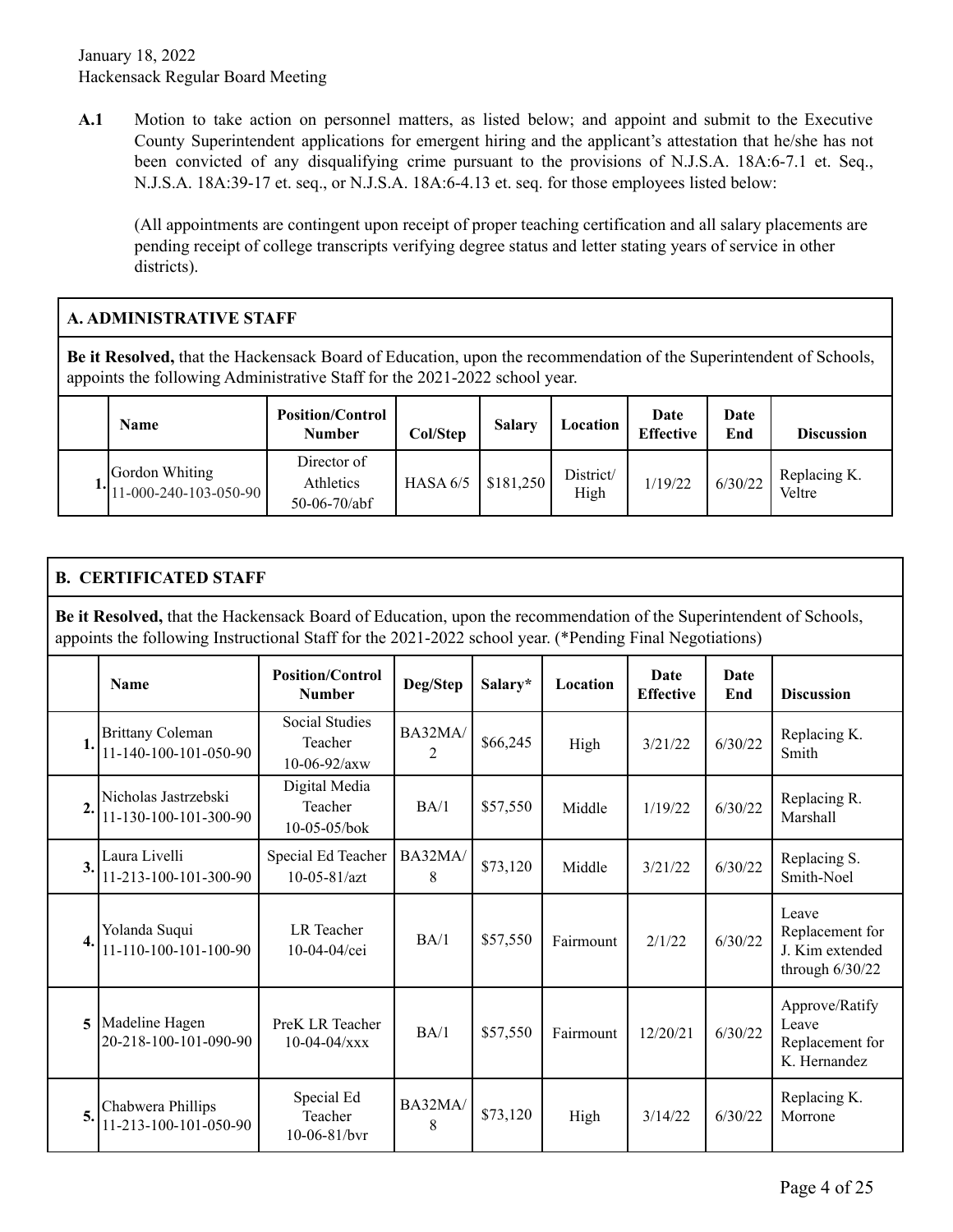## **C. NON-CERTIFICATED STAFF**

**Be it Resolved,** that the Hackensack Board of Education, upon the recommendation of the Superintendent of Schools, appoints the following Staff for the 2021-2022 school year.

|    | <b>Name</b>                                | <b>Position/Control</b><br><b>Number</b> | <b>Salary</b>    | Location          | Date<br><b>Effective</b> | Date End | <b>Discussion</b>                                                             |
|----|--------------------------------------------|------------------------------------------|------------------|-------------------|--------------------------|----------|-------------------------------------------------------------------------------|
| 1. | Raim Ayan<br>60-910-310-100-009-90         | Lunch Assistant                          | \$22 per<br>hour | <b>ECDC</b>       | 1/19/22                  | 6/30/22  | New Position                                                                  |
| 2. | Teresa DiDomenico<br>20-375-200-100-050-90 | <b>Outreach Counselor</b>                | \$29 per<br>hour | High<br>$Drop-in$ | 1/19/22                  | 6/30/22  | Per diem position<br>SBYSP grant<br>funded (salary not<br>to exceed \$13,775) |
| 3. | Kendra Nowlin<br>60-910-310-100-009-90     | Lunch Assistant                          | \$22 per<br>hour | <b>ECDC</b>       | 1/19/22                  | 6/30/22  | New Position                                                                  |
| 4. | Martha Orbe<br>20-375-200-100-050-90       | P/T Admin Assistant                      | \$22 per<br>hour | High<br>$Drop-in$ | 1/19/22                  | 6/30/22  | Replacing A. Irby<br>SBYSP grant<br>funded (salary not<br>to exceed \$28,200) |
| 5. | Barbara Peralta<br>60-910-310-100-009-90   | Lunch Assistant                          | \$22 per<br>hour | <b>ECDC</b>       | 1/19/22                  | 6/30/22  | New Position                                                                  |

# **D. PART/TIME PARAPROFESSIONAL STAFF**

**Be it Resolved,** that the Hackensack Board of Education, upon the recommendation of the Superintendent of Schools, appoints the following Part/Time Paraprofessionals Staff for the 2021-2022 school year.

| <b>Name</b>                                | <b>Position/Control</b><br><b>Number</b> | <b>Hourly</b><br>Rate | <b>Hours</b> not<br>to exceed | Location | Date<br><b>Effective</b> | Date<br>End | <b>Discussion</b>                           |
|--------------------------------------------|------------------------------------------|-----------------------|-------------------------------|----------|--------------------------|-------------|---------------------------------------------|
| Akila Subramanian<br>11-000-217-100-110-90 | Special Ed P/T Para                      | \$23.00/hr            | 28.75 hours<br>per week       | Hillers  | 1/19/22                  | 6/30/22     | New Position<br>For IEP Student 1<br>' on 1 |

# **E. SUBSTITUTE TEACHERS**

**Be it Resolved,** that the Hackensack Board of Education, upon the recommendation of the Superintendent of Schools, appoints the following Substitute Teachers for the 2021-2022 school year:

|    | <b>Name</b>            | <b>Position/Control</b><br><b>Number</b> | Salary/Hourly<br>Rate | Avg.<br><b>Hours not</b><br>to exceed | Location             | Date<br><b>Effective</b> | Date<br>End | <b>Discussion</b>                                                                                                |
|----|------------------------|------------------------------------------|-----------------------|---------------------------------------|----------------------|--------------------------|-------------|------------------------------------------------------------------------------------------------------------------|
| ı. | Christina Coles        | District Substitute                      | \$200 per diem        | 4 days per<br>week                    | Hillers/<br>District | 9/1/21                   | 6/30/22     | Previously approved on<br>$11/15/21$ Agenda update to<br>reflect revised hours from 5<br>days to 4 days per week |
|    | <b>Bryce Drakeford</b> | District Substitute                      | \$200 per diem        | 4 days per<br>week                    | Middle/<br>District  | 1/18/22                  | 6/30/22     | Approve/Ratify                                                                                                   |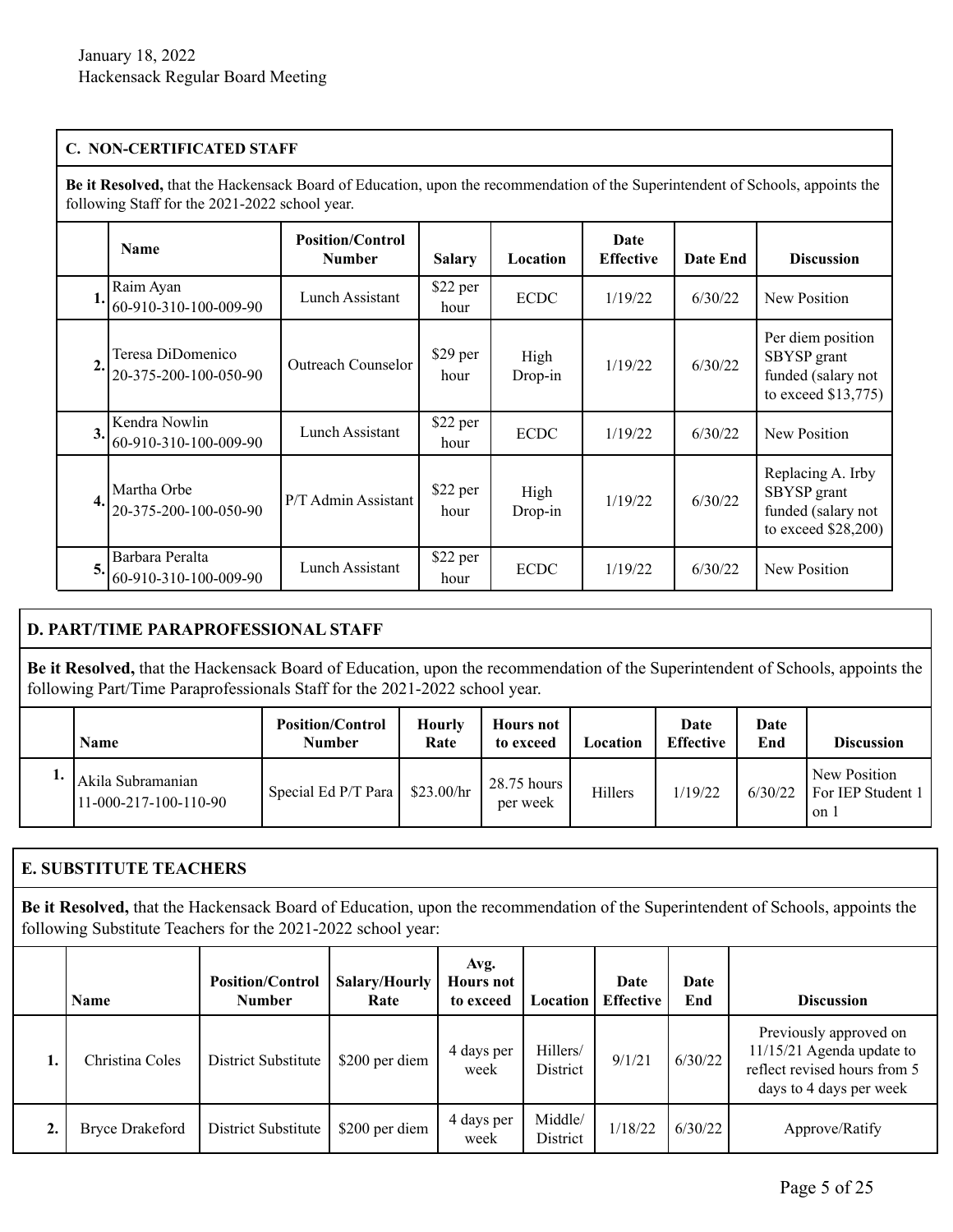## January 18, 2022 Hackensack Regular Board Meeting

| 3. | JaQwaysia Edge   | District Substitute        | \$200 per diem | 4 days per<br>week | Hillers/<br><b>District</b> | 1/19/22 | 6/30/22 | *pending criminal history<br>review |
|----|------------------|----------------------------|----------------|--------------------|-----------------------------|---------|---------|-------------------------------------|
| 4. | Vidhya Jagadeesh | <b>District Substitute</b> | \$250 per diem | 4 days per<br>week | High/<br><b>District</b>    | 1/19/22 | 6/30/22 | *pending criminal history<br>review |
| 5. | Damon Leeper     | District Substitute        | \$200 per diem | 4 days per<br>week | Middle/<br><b>District</b>  | 1/19/22 | 6/30/22 | *pending criminal history<br>review |
| 6. | Susan Schultz    | District Substitute        | \$200 per diem | 4 days per<br>week | High/<br><b>District</b>    | 1/19/22 | 6/30/22 | *pending criminal history<br>review |
| ., | Nicole Torres    | District Substitute        | \$250 per diem | 4 days per<br>week | ECDC/<br><b>District</b>    | 1/19/22 | 6/30/22 | *pending criminal history<br>review |

|    | <b>F. GRADUATE COURSES/SALARY ADJUSTMENT</b> (*Pending Final Negotiations) |                     |                                                  |                   |                 |           |          |                          |  |  |  |  |
|----|----------------------------------------------------------------------------|---------------------|--------------------------------------------------|-------------------|-----------------|-----------|----------|--------------------------|--|--|--|--|
|    | <b>Name</b>                                                                | Nature of<br>Action | <b>Position/Control</b><br><b>Number</b>         | From:<br>Col/Step | To:<br>Col/Step | Salary*   | Location | Date<br><b>Effective</b> |  |  |  |  |
|    | Caroline Krueger                                                           | Salary Adjustment   | Teacher<br>$10-06-06/amg$                        | 3/14              | 4/14            | \$107,470 | High     | 2/1/22                   |  |  |  |  |
| 2. | <b>Cassidy Marks</b>                                                       | Salary Adjustment   | Teacher<br>$10-05-81/cnh$                        | 1/3               | 2/3             | \$61,915  | Middle   | 2/1/22                   |  |  |  |  |
| 3. | Danielle Skiba                                                             | Salary Adjustment   | <b>Athletic Trainer</b><br>$10-06-84/\text{cct}$ | 1/13              | 2/13            | \$86,630  | High     | 2/1/22                   |  |  |  |  |

## **G. STAFF - TRANSFERS / REASSIGNMENTS**

**Be it Resolved,** that the Hackensack Board of Education, upon the recommendation of the Superintendent of Schools, approves the following Staff Transfers for the 2021-2022 school year.

| <b>Name</b>                                                        | <b>Nature</b><br>of<br>Action | <b>Position</b>                         | From<br><b>Location:</b> | Tо<br><b>Location:</b> | Date<br><b>Effective</b> | End<br>Date | <b>Discussion</b>                                                                     |
|--------------------------------------------------------------------|-------------------------------|-----------------------------------------|--------------------------|------------------------|--------------------------|-------------|---------------------------------------------------------------------------------------|
| Carlos Sotomayor<br>11-240-100-101-050-90<br>11-140-100-101-050-90 | Transfer                      | Bilingual<br>Social Studies/<br>Teacher | Middle                   | High                   | 2/1/22                   | 6/30/22     | Reclassification<br>New Position -<br>split<br>50% Bilingual<br>50% Social<br>Studies |

| H. RESIGNATIONS, LEAVES, and OTHER ACTIONS |                 |                            |                 |          |                          |                   |
|--------------------------------------------|-----------------|----------------------------|-----------------|----------|--------------------------|-------------------|
|                                            | Name            | Nature of<br><b>Action</b> | <b>Position</b> | Location | Date<br><b>Effective</b> | <b>Discussion</b> |
|                                            | Marybeth Berndt | Retirement                 | Art Teacher     | High     | 7/1/22                   |                   |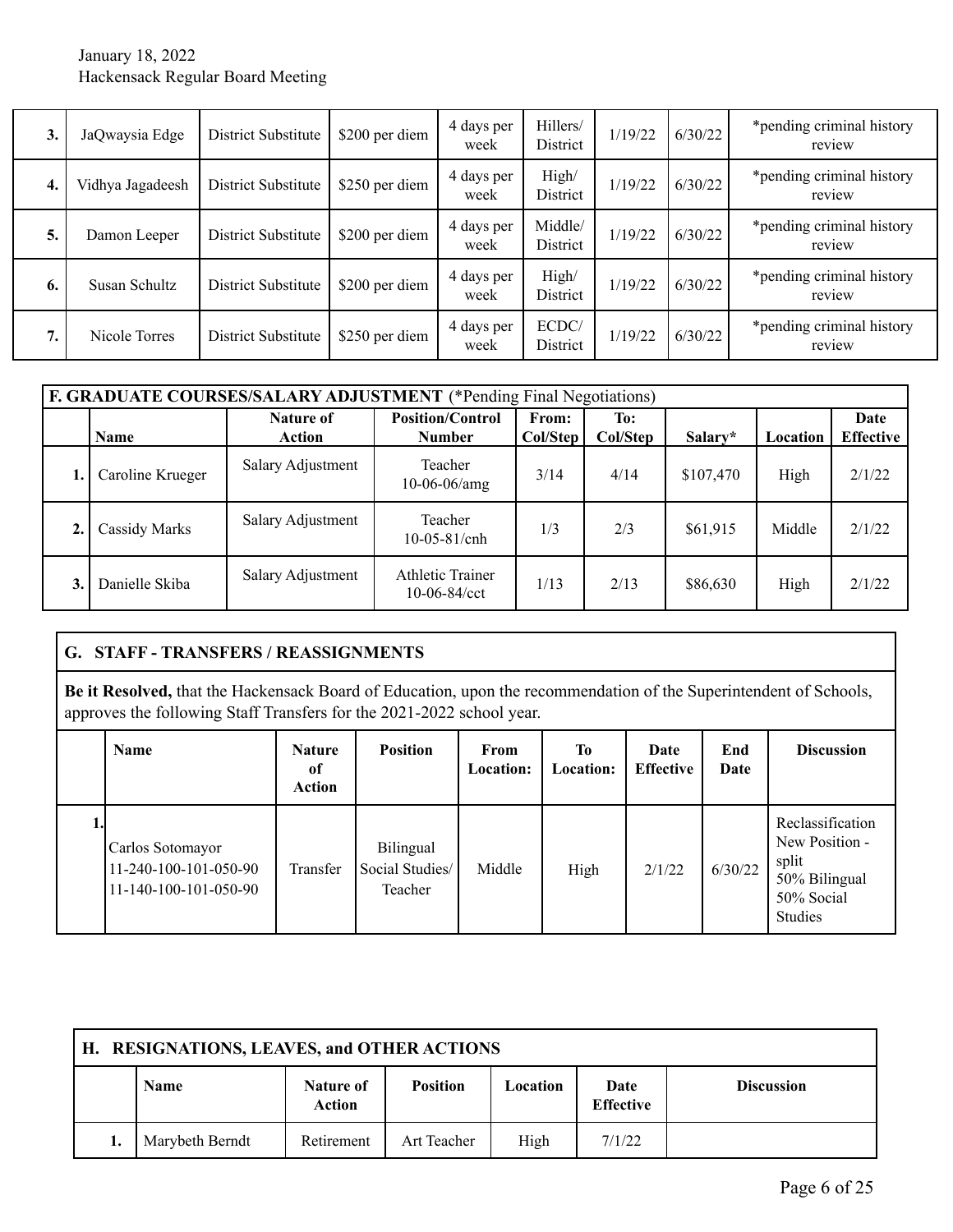| 2.               | Michael Carucci           | Retirement          | Custodian                              | Middle      | 4/4/22   |                                                                     |
|------------------|---------------------------|---------------------|----------------------------------------|-------------|----------|---------------------------------------------------------------------|
| 3.               | Edwin Hodge               | Rescinded           | Volunteer<br>Coach Boys'<br>Basketball | High        | 12/14/21 |                                                                     |
| $\overline{4}$ . | Marie Marco               | Retirement          | Special Ed<br>Teacher                  | High        | 7/1/22   |                                                                     |
| 5.               | Cheyene Reynolds          | Resignation         | P/T Para                               | <b>ECDC</b> | 1/17/22  |                                                                     |
| 6.               | Felice Tatgenhorst        | Retirement          | <b>Business</b><br>Teacher             | High        | 7/1/22   |                                                                     |
| 7.               | Stephania Constanza       | Rescinded           | Lunch<br>Assistant                     | Jackson     | 10/19/21 |                                                                     |
| 8.               | Gabriela De Los<br>Santos | Resignation         | $P/T$ Para                             | Hillers     | 1/10/22  |                                                                     |
| 9.               | Staff ID# XX08            | Leave of<br>Absence | Speech<br>Therapist                    | Middle      | 2/7/22   | FMLA 2/7/22-4/29/22 unpaid<br>w/benefits                            |
| 10.              | Staff ID# XX00            | Leave of<br>Absence | $P/T$ Para                             | High        | 1/6/22   | Medical Leave 1/6/22-2/7/22<br>paid w/ benefits using sick<br>days  |
| 11.              | Staff ID# XX90            | Leave of<br>Absence | Teacher                                | High        | 1/3/22   | Medical Leave 1/3/22-2/11/22<br>paid w/ benefits using sick<br>days |

**I. Be It Resolved,** that the Hackensack Board for Education, upon the recommendation of the Superintendent of Schools, approves/ratifies the following Hackensack Middle School staff for Central Intervention, Friday School, during the 2021-2022 school year, compensation in accordance with HBOE/HEA Agreement, Article 26, Section G:

| <b>Name</b>     | <b>Position</b>         |
|-----------------|-------------------------|
| Frances Campolo | World Languages Teacher |
| Sila Francobido | World Languages Teacher |

**J. Be It Resolved,** that the Hackensack Board of Education, upon the recommendation of the Superintendent of Schools, approves/ratifies the following staff for the 2021-2022 school year Extra Compensation periods, compensation in accordance with HBOE/HEA Agreement, Article 26, Section G:

| <b>Name</b>          | <b>Teaching Assignment</b>         | School |
|----------------------|------------------------------------|--------|
| 1.   Daniel Anderson | Special Education & Social Studies | Middle |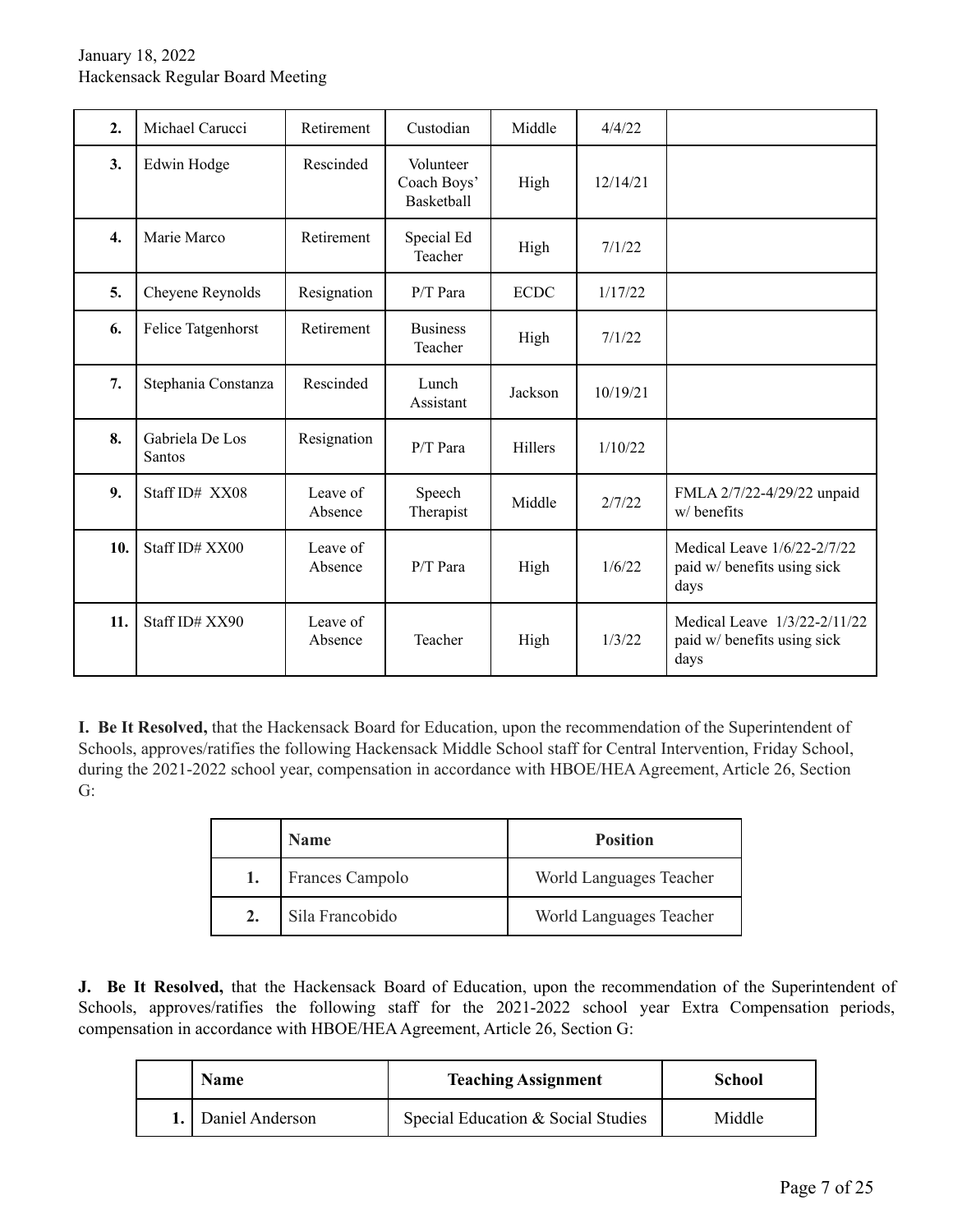| 2.               | Amber Barraco           | ELA.                               | Middle |
|------------------|-------------------------|------------------------------------|--------|
| 3.               | Megan Carola            | ELA.                               | Middle |
| $\overline{4}$ . | Todd Colombo            | Science & Math                     | Middle |
| 5.               | Jessica Cruz            | Special Education & ELA            | Middle |
| 6.               | Letisha DeLeon          | Special Education & ELA            | Middle |
| 7.               | Andrea Kosoy            | Special Education & Social Studies | Middle |
| 8.               | <b>Stanley Membreno</b> | <b>ELA</b>                         | Middle |
| 9.               | Michelle Stein          | Science                            | Middle |
| 10.              | Mariko Walker           | Special Education & Social Studies | Middle |

**K. Be It Resolved,** that the Board of Education, upon the recommendation of the Superintendent of Schools, approves the following coaching staff for Hackensack Middle School Intramural sports for the 2021-2022 school year:

|     | <b>Name</b>               | <b>Sport</b>     | # Of Staff Needed   Step | <b>Salary</b> |
|-----|---------------------------|------------------|--------------------------|---------------|
|     | <b>Christopher Meyers</b> | Boys' Basketball |                          | \$2,033.37    |
| ـ ـ | Kirk Scott                | Boys' Basketball |                          | \$2,033.37    |

**L. Be It Resolved,** that the Hackensack Board of Education, upon the recommendation of the Superintendent of Schools, approves/ratifies the daily rate of district substitutes for the 2021-2022 school year as shown below:

| Current Rate                                                                                                                   | 150.00 |
|--------------------------------------------------------------------------------------------------------------------------------|--------|
| Effective dates: January 3, 2022 - June 30, 2022<br>Candidates with Substitute Teacher Certification                           | 200.00 |
| Effective dates: January 3, 2022 - June 30, 2022<br>Candidates with New Jersey Department of Education - Teacher certification | 250.00 |

**M. Be It Resolved,** that the Hackensack Board of Education, upon the recommendation of the Superintendent of Schools, approves the following staff after hours for Hackensack High School Drop-In Center, fully funded by the School Based Youth Services Program (SBYSP) Grant.

| <b>Name</b>                          | <b>Position</b>                                              | <b>Hourly Rate</b>                                              |
|--------------------------------------|--------------------------------------------------------------|-----------------------------------------------------------------|
| Audrey Irby<br>20-375-200-100-050-90 | Administrative Assistant/ per diem up to 5<br>hours per week | $\frac{25.00}{2}$ per hour - not to<br>exceed salary of \$2,375 |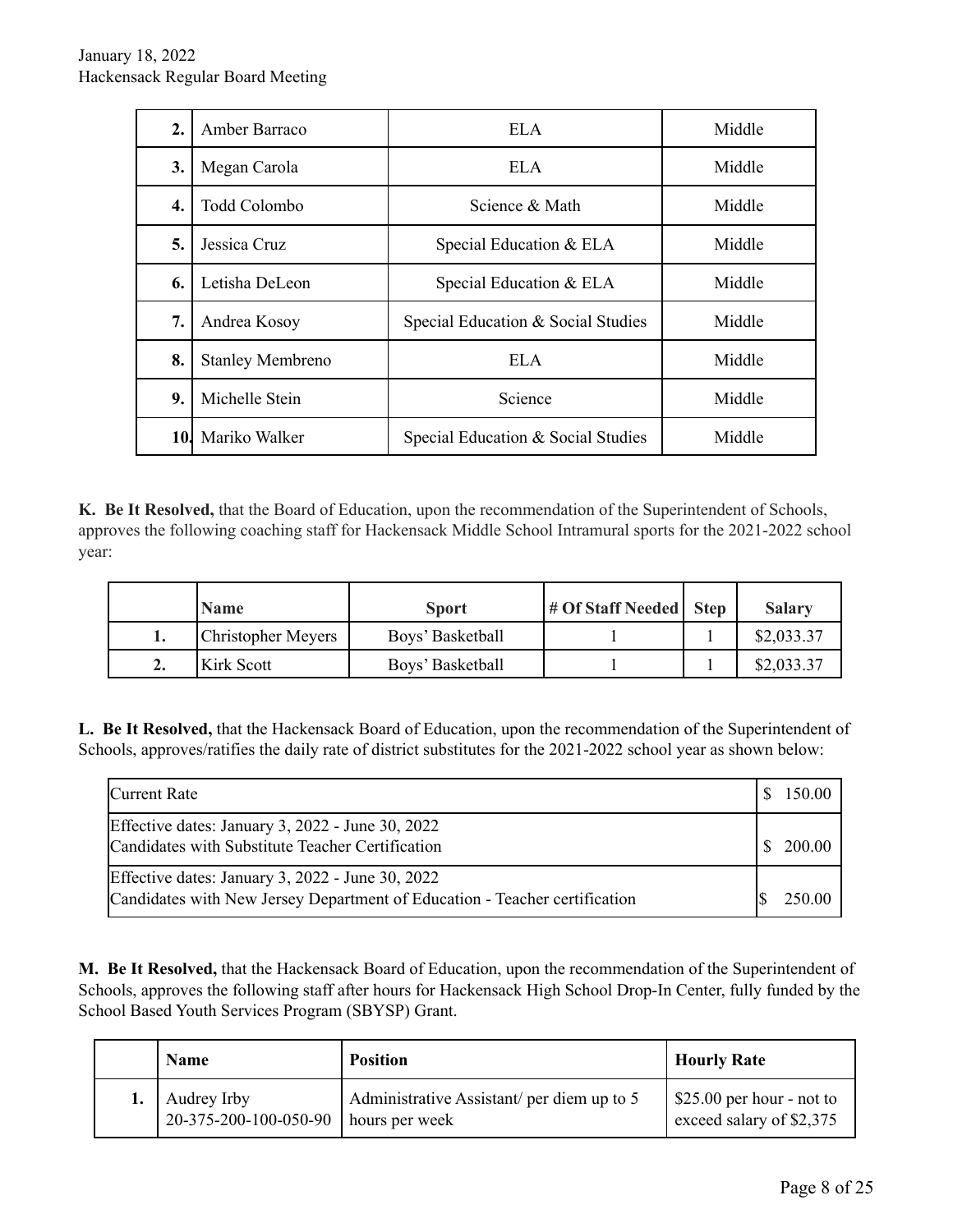| Lisa Kelly<br>$120-375-200-100-050-90$ to 5 hours per week | Youth Development Specialist/ per diem up  | $\frac{27.00}{2}$ per hour - not to<br>exceed salary of \$2,565 |
|------------------------------------------------------------|--------------------------------------------|-----------------------------------------------------------------|
| Alexandria Lopez                                           | Outreach Counselor/ per diem up to 5 hours | $\frac{1}{2}$ \$27.00 per hour - not to                         |
| 20-375-200-100-050-90                                      | per week                                   | exceed salary of \$2,565                                        |

**N. Be It Resolved,** that the Hackensack Board of Education, upon the recommendation of the Superintendent of Schools, approves Lydia Singh, Acting Business Administrator/Board Secretary, effective February 1, 2022, through June 30, 2022, unless ended sooner, at a per diem stipend of \$182.53 per day, contract approved by the Interim Executive County Superintendent.

**O. Be It Resolved**, that the Hackensack Board of Education, designates Lydia Singh, as the District's Qualified Purchasing Agent, to coincide with her appointment as Acting School Business Administrator, February 1, 2022 through June 30, 2022.

**P. Be It Resolved,** that the Hackensack Board of Education, upon the recommendation of the Superintendent of Schools, approves an administrative leave of absence for employee #XX35. The employee will be on leave pending a fitness for duty examination, effective January 13, 2022.

**Q**. **Be It Resolved,** that the Hackensack Board of Education (BOE) approve the Memorandum of Agreement between the BOE with the Hackensack Education Association (HEA) and include all terms in the Collective Bargaining Agreement, including all salary guides, for the term of July 1, 2021 through June 30, 2024, subject to HEA ratification.

**R. Be It Resolved,** that the Hackensack Board of Education, upon the recommendation of the Superintendent of Schools, approves eighty-five (85) personal illness days for employee #XX13 pursuant to Article 15 - Sick Leave Bank Provision of the Hackensack Education Association Collective Bargaining Agreement with the Board of Education.

| Personnel actions A.1, A - R         |                        |                      |                |               |  |  |
|--------------------------------------|------------------------|----------------------|----------------|---------------|--|--|
| <b>Motion: Trustee</b>               | <b>Second: Trustee</b> |                      |                |               |  |  |
|                                      | Yes                    | $N_{\boldsymbol{0}}$ | <b>Abstain</b> | <b>Absent</b> |  |  |
| Mr. Bendezu (Julio)                  |                        |                      |                |               |  |  |
| Mr. Carroll (Demetrius)              |                        |                      |                |               |  |  |
| Mr. Coleman (Christopher)            |                        |                      |                |               |  |  |
| Mr. Goodman (Ira)                    |                        |                      |                |               |  |  |
| Ms. Maury (Jennifer)                 |                        |                      |                |               |  |  |
| Mr. Oates (Michael)                  |                        |                      |                |               |  |  |
| Mr. Powell (Lancelot)                |                        |                      |                |               |  |  |
| Mr. Rodriguez (Anthony)              |                        |                      |                |               |  |  |
| Ms. Somerville (Marlene)             |                        |                      |                |               |  |  |
| Mr. James-Vickery (Scott), President |                        |                      |                |               |  |  |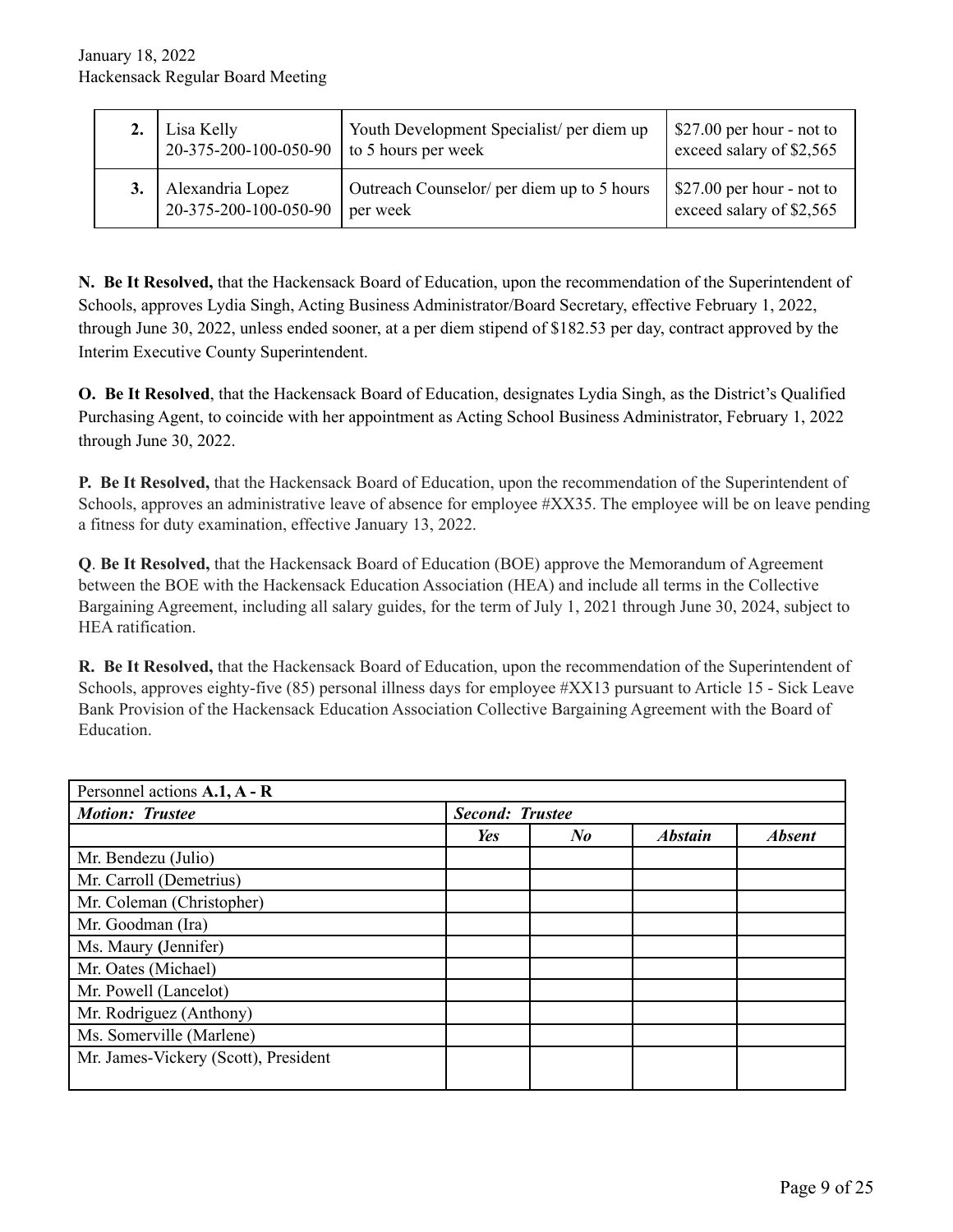## **B. Policy**

## **B1 Policies for First Reading:**

**Be It Resolved** that the Hackensack Board of Education, upon the recommendation of the Superintendent of Schools, approves the first reading of the following Policies and Regulations:

- 1. Policy 1648.14 Safety Plan for Healthcare Settings in School Buildings COVID-19 *[1648.14](https://drive.google.com/file/d/1-iohDRjmO_pxvKamtFRnpFd5gwAB1dit/view?usp=sharing) Safety Plan for [Healthcare](https://drive.google.com/file/d/1-iohDRjmO_pxvKamtFRnpFd5gwAB1dit/view?usp=sharing) Settings in Buildings*
- 2. Policy and Regulation 5756 Gender Identity and Expression *P5756 Gender Identity and [Expression](https://drive.google.com/file/d/1xKqrNvzyelrzVZWy45FdCOViLEXSYYhW/view?usp=sharing)* and *R 5756 Gender [Spectrum](https://drive.google.com/file/d/1DkKFpWO8A5feeV6nwUNGGKrK3AMqAf32/view?usp=sharing) Support Plan*

#### **B2 Policies for Second Reading: None**

| Policy Actions B1                    |                        |            |                |               |  |
|--------------------------------------|------------------------|------------|----------------|---------------|--|
| <b>Motion: Trustee</b>               | <b>Second: Trustee</b> |            |                |               |  |
|                                      | Yes                    | $\bm{N}$ o | <b>Abstain</b> | <b>Absent</b> |  |
| Mr. Bendezu (Julio)                  |                        |            |                |               |  |
| Mr. Carroll (Demetrius)              |                        |            |                |               |  |
| Mr. Coleman (Christopher)            |                        |            |                |               |  |
| Mr. Goodman (Ira)                    |                        |            |                |               |  |
| Ms. Maury (Jennifer)                 |                        |            |                |               |  |
| Mr. Oates (Michael)                  |                        |            |                |               |  |
| Mr. Powell (Lancelot)                |                        |            |                |               |  |
| Mr. Rodriguez (Anthony)              |                        |            |                |               |  |
| Ms. Somerville (Marlene)             |                        |            |                |               |  |
| Mr. James-Vickery (Scott), President |                        |            |                |               |  |

# **C. Curriculum**

## **C1 Travel Reimbursements - (none)**

**C2 Be It Resolved**, that the Hackensack Board of Education, upon the recommendation of the Superintendent of Schools, approves the following professional development registration for the 2021-2022 school year:

| <b>Staff</b><br>Member's<br><b>Name</b> | Workshop/<br>Conference                                            | Date of Conference                                                                           | Location   | Registration<br>Fee | <b>Account Number</b>             |
|-----------------------------------------|--------------------------------------------------------------------|----------------------------------------------------------------------------------------------|------------|---------------------|-----------------------------------|
| Maria<br>Colombo<br>Montana             | 2022 PIRS Seminars                                                 | February $1, 8, 15$ ;<br>March 1, 15; April 5,<br>12, 26; May 3, 10, 24;<br>June 7, 14, 2022 | Online     | \$475               | 20-218-200-390-009-00             |
| Soraya<br>Gonzalez                      | Prepárate/<br>Preparing Latino Students for<br>College and Success | April 4-<br>April 5, 2022                                                                    | <b>NYC</b> | \$380.00            | $11 - 000 - 223 - 500 - 008 - 00$ |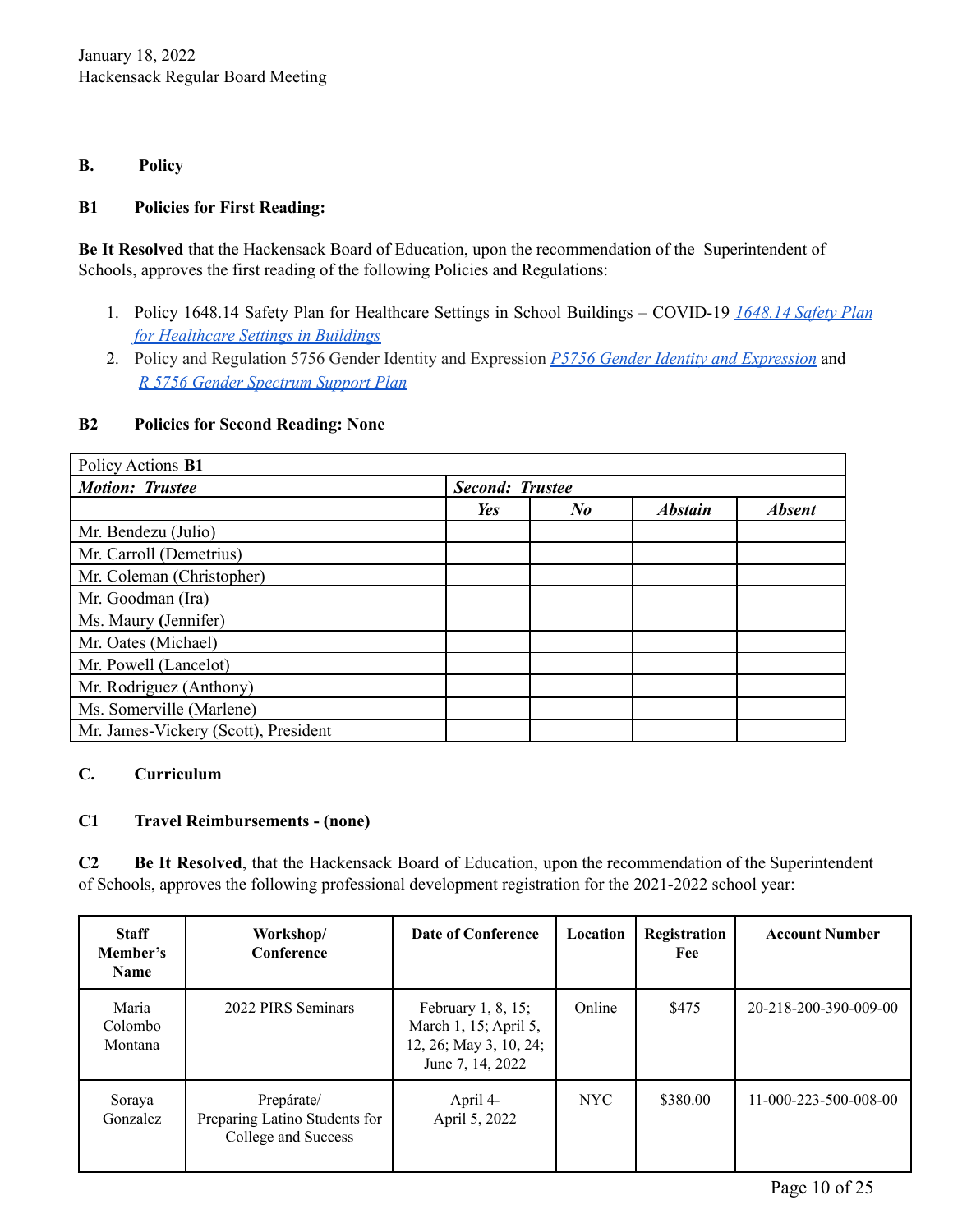January 18, 2022 Hackensack Regular Board Meeting

| Servet Kazazi        | NJSBA/GA 24th Annual<br>Conference/<br>Expo                        | March 20- March 23,<br>2022                                 | Atlantic<br>City, NJ | \$300.00 | 11-000-262-590-004-00 |
|----------------------|--------------------------------------------------------------------|-------------------------------------------------------------|----------------------|----------|-----------------------|
| Marielle<br>Messina  | Prepárate/<br>Preparing Latino Students for<br>College and Success | April 4-<br>April 5, 2022                                   | <b>NYC</b>           | \$380.00 | 11-000-221-500-003-01 |
| Marielle<br>Messina  | NJTESOL/<br>NJBE 2022 Video Library                                | June 4- September 4,<br>2022                                | Online               | \$299.00 | 11-000-221-500-003-01 |
| Marcela<br>Moncloa   | Winter 2022 Pyramid<br>E-Modules                                   | February 3, 10, 17, 24;<br>March 3, 10, 17, 24,<br>31, 2022 | Online               | \$200    | 20-218-200-590-009-00 |
| Andrea<br>Parchment  | Prepárate/<br>Preparing Latino Students for<br>College and Success | April 4-<br>April 5, 2022                                   | <b>NYC</b>           | \$380.00 | 11-000-221-500-003-01 |
| Ashley<br>Reddick    | Winter 2022 Pyramid<br>E-Modules                                   | February 3, 10, 17, 24;<br>March 3, 10, 17, 24,<br>31, 2022 | Online               | \$200    | 20-218-200-590-009-00 |
| Jacqueline<br>Stone  | Equity minded Coaching                                             | February 22, March 1,<br>March 8, 2022                      | Online               | \$399    | 11-000-223-500-008-01 |
| Donna Petrin<br>Wall | Intervention and Referral<br>Services-<br>Perfect Together         | February 10, 2022                                           | Online               | \$199.00 | 11-000-240-500-100-00 |

**C3 Be it Resolved**, that the Board of Education, upon the recommendation of the Superintendent of Schools, approves the following field trips/field trip locations.

| <b>Lead Teacher(s)</b>           | <b>School</b>            | Location                                                   |
|----------------------------------|--------------------------|------------------------------------------------------------|
| Sandra Harrington                | Hackensack High School * | Roland E. Powell Convention Center in Ocean City, Maryland |
| Thomas Terzano<br>Stephanie Shaw | Hackensack High School   | Campgaw Mountain                                           |

**\*** Overnight Trip for a Regional Cheerleading Competition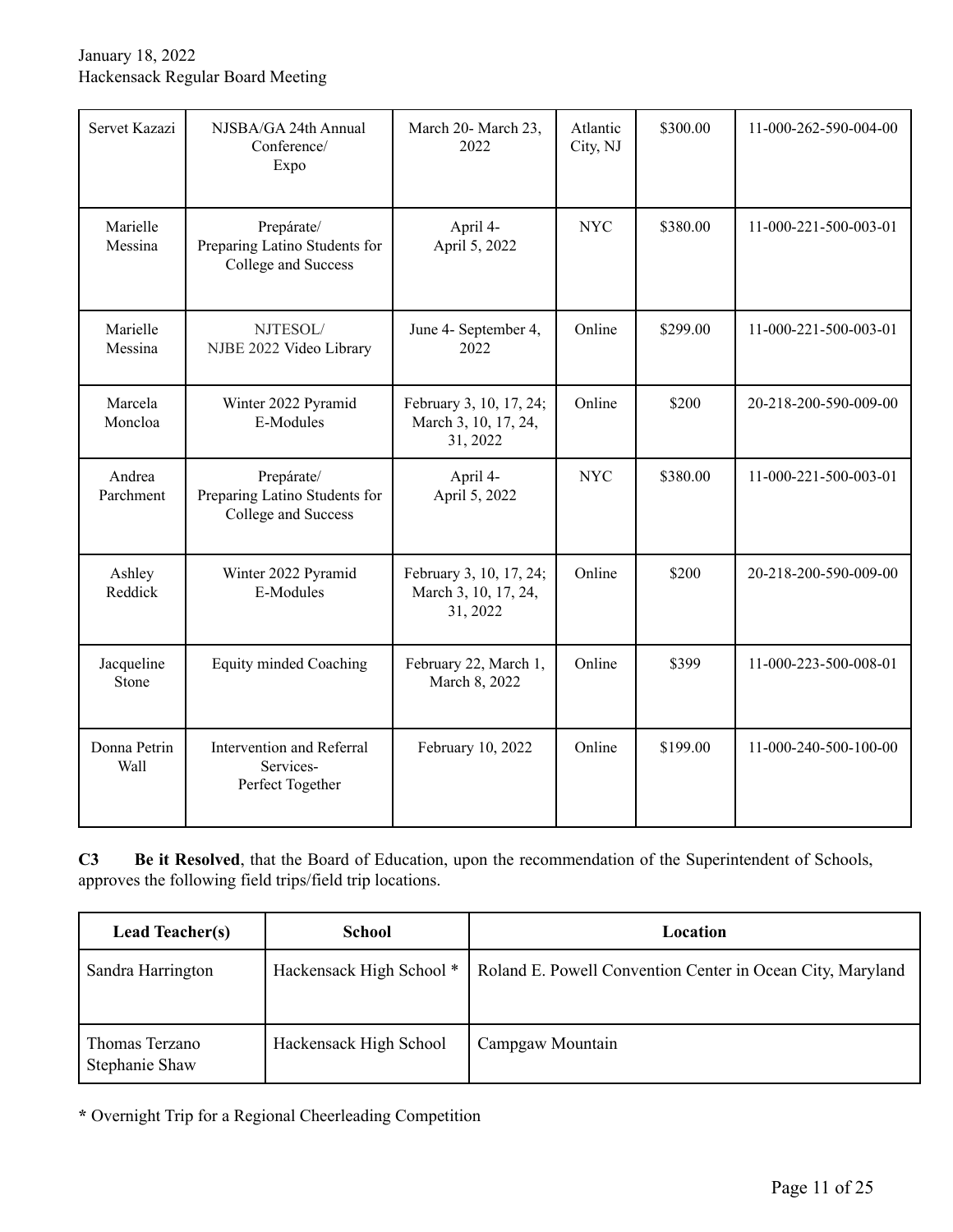**C4 Be It Resolved,** that the Hackensack Board of Education, upon the recommendation of the Superintendent of Schools, approves the following internships, field experience, and student practicums for the 2021-2022 school year:

| <b>School</b> | Administrator | Candidate      | Observation/<br><b>Placement</b><br>with | <b>Assignment</b>         | University | <b>Dates</b> |
|---------------|---------------|----------------|------------------------------------------|---------------------------|------------|--------------|
| Jackson       | C. Moran      | Sean Hernandez | Brett Koenig                             | <b>Physical Education</b> | Kean       | Spring 2022  |

**C5 Be It Resolved**, that the Hackensack Board of Education, upon review and consideration of the results of the HIB investigation(s) report to the Board of Education during its last meeting, affirms the Superintendent's determination on the HIB investigation.

**C6 Be It Resolved,** that the Hackensack Board of Education, upon the recommendation of the Superintendent of Schools, approves the formation of a Hackensack High School student club called the Clap Back Club, a new speech and debate-style club which will meet and discuss social and teen issues.

**C7 Be It Resolved**, that the Hackensack Board of Education, upon the recommendation of the Superintendent of Schools, approves a contract with Heinemann for ten additional hours of professional development to support Bilingual/ESL teachers for the 2021-2022 school year at a cost of \$6,240.00 to be funded from account # 11-000-223-500-008-00.

**C8 Be It Resolved**, that the Hackensack Board of Education, upon the recommendation of the Superintendent of Schools, approves a partnership with the City of Hackensack, the City's Shade Tree Advisory Committee, The Arbor and Garden Club of Hackensack, and the Jackson Avenue Elementary School, which will create an inclusive and culturally responsive space for outdoor learning through planting events at the school and neighboring Pulaski Park.

**C9 Be It Resolved,** that the Hackensack Board of Education, upon the recommendation of the Superintendent of Schools, approves the following nursing students, enrolled at William Paterson University, to begin their clinical experience within all our public schools, including the Early Childhood Development Center: *Angela Agyei, Soomin Ahn, Tif any Aiello, Omontunde Alabi, Steven Andrade, Kyla Arradaza, Yoojung Bae, Emily Baldarango, Ian Baloloy, Natalie Blazina, Jada Carr, Courtney Dadinos, Madeline Delehanty, Christina Garcia, Sarah Goodyear, Jae Jurado, Kendra Khawaja, Allison Kincaid, Junyu Lim, Katie Lim, Samantha Siracuse-Parker, Guliana Torres, Janzen Velasco, Valentina Viddadda Rueda, Brooke Warhurst, Colin Wunder, and Vincent Penzato*. Clinical experiences will begin in January 2022 and end in May 2022.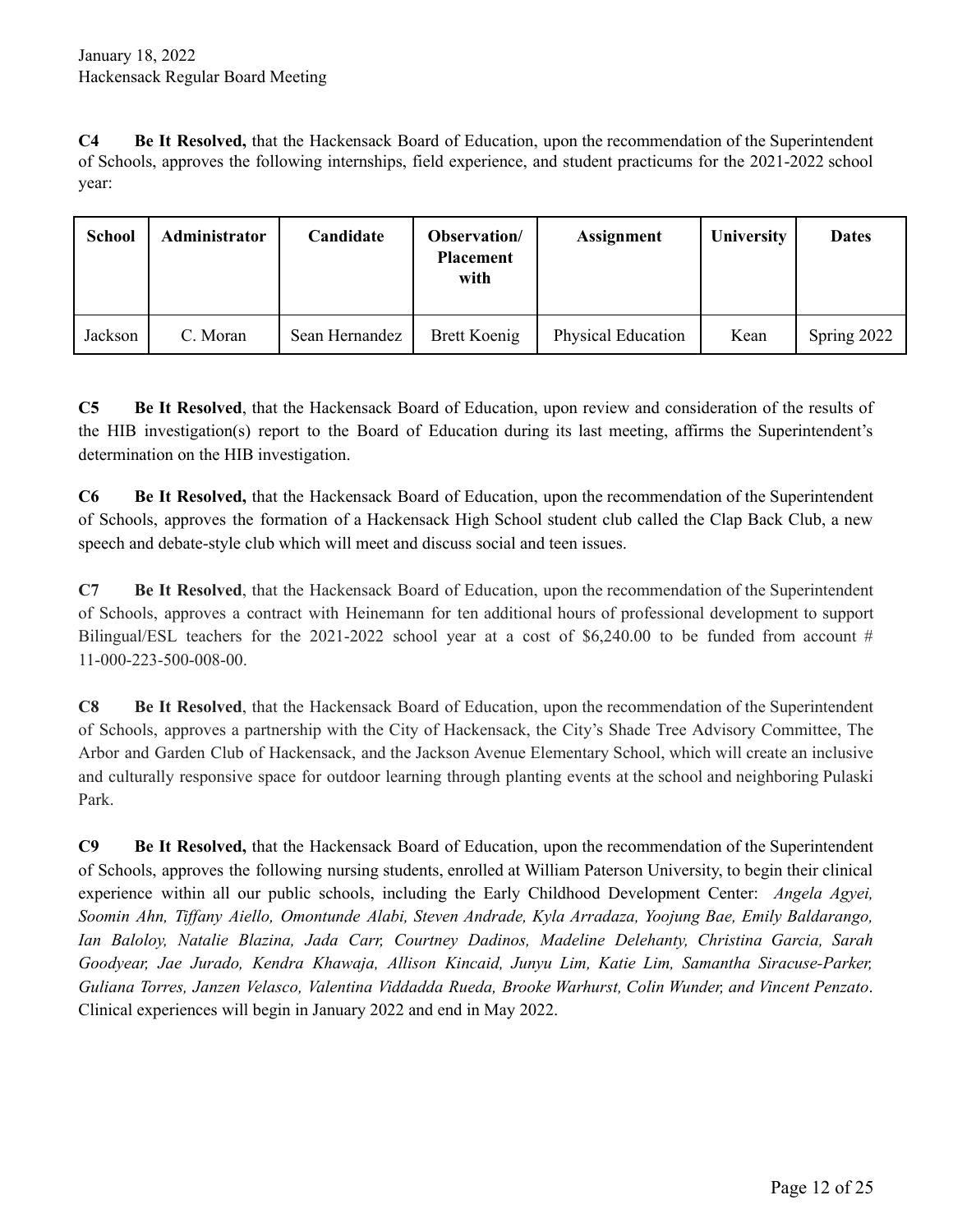**C10 Be It Resolved,** that the Hackensack Board of Education, upon the recommendation of the Superintendent of Schools, approves the following new courses to be offered at Hackensack High School starting in the 2022-2023 school year:

- Financial Algebra
- Making Voices Heard-Contemporary Topics in Young Adult Literature
- Physics of Astronomy

**C11 Be It Resolved,** that the Hackensack Board of Education, upon the recommendation of the Superintendent of Schools, accepts the Start Strong Student Performance Report Summary Results for the 2021-2022 school year.

**C12 Be It Resolved**, that the Hackensack Board of Education, upon the recommendation of the Superintendent of Schools, approves the following services for the 2021-2022 school year:

| <b>TYPE</b> | <b>SCHOOL</b> | <b>TUITION</b> | $\underline{\mathbf{ID}}$ # | <b>CLASSIFIED</b> | <b>COMMENT</b> |
|-------------|---------------|----------------|-----------------------------|-------------------|----------------|
| Public      | SBJC          | \$69,950.00    | XXX622                      | ∡⊾                | Specialized    |
|             |               |                |                             |                   | program        |

| <b>TYPE</b> | <b>SCHOOL</b>                             | <b>1:1 /NURSE</b> | $\underline{\mathbf{ID}}$ # | <b>CLASSIFIED</b> | <b>COMMENT</b> |
|-------------|-------------------------------------------|-------------------|-----------------------------|-------------------|----------------|
| Non-Public  | <b>Windsor Preparatory</b><br>High School | \$19,334.90       | XXX864                      |                   |                |

**C13 Be It Resolved,** that the Hackensack Board of Education, upon the recommendation of the Superintendent of Schools, approves a resolution to use the services of BAYADA Home Health Care, Saddlebrook, New Jersey for the purposes of providing IEP mandated Nursing and/or Home Health Assistant Services to students with disabilities and who need constant medical attention during the school day. BAYADA Home Health Care will be paid at a rate not to exceed \$70 per hour for a registered nurse, \$60 per hour for a Licensed Practical Nurse, and \$50 per hour for a Certified Nurse Aide/Certified Home Health Aide. Funds will be paid from account #11-000-217-320-006-00.

**C14 Be It Resolved**, that the Hackensack Board of Education, upon the recommendation of the Superintendent of Schools, approves an emergency contract to use the services of Therapy Travelers, El Segundo, California for the purposes of providing staffing needs in the following areas: teachers, nurses, and related service providers. Rates vary depending upon the scope of the contract, location, duration, and available therapists but will be discussed on a case-by-case basis. Funds will be paid from account #11-000-216-320-006-00.

**C15 Be It Resolved,** that the Hackensack Board of Education, upon the recommendation of the Superintendent of Schools, approves the following positions for the 2021-2022 school year. The total cost will be paid from account #11-000-221-104-003-90.

| <b>Name</b>       | <b>Position</b>             | <b>Guide HBOE/HEA Agreement -</b><br>Article 26 | <b>Hours Not To Exceed</b> |
|-------------------|-----------------------------|-------------------------------------------------|----------------------------|
| Elizabeth Bennett | <b>Amistad Unit Writing</b> | Appendix N                                      | Not to exceed 12 hours     |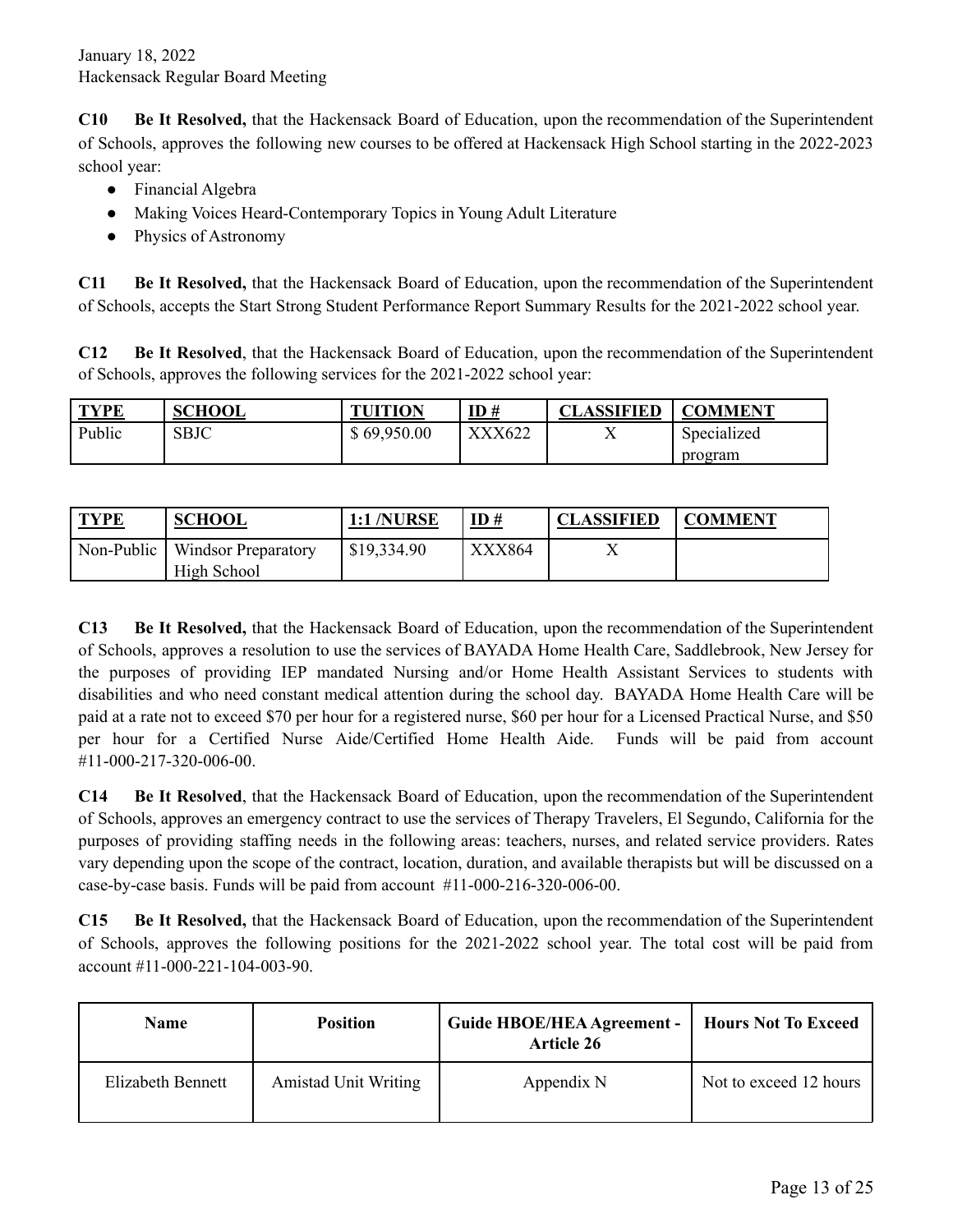**C16 Be It Resolved**, that the Hackensack Board of Education, upon the recommendation of the Superintendent of Schools, approves the following positions for the 2021-2022 school year. The total cost will be paid from account #11-000-221-104-003-90.

| <b>Name</b>                                                         | <b>Curriculum Writing</b><br><b>Position</b> | <b>Guide HBOE/HEA</b><br>Agreement -<br><b>Article 26</b> | <b>Hours Not To</b><br>Exceed |
|---------------------------------------------------------------------|----------------------------------------------|-----------------------------------------------------------|-------------------------------|
| Jennifer Sylva                                                      | <b>Physical Education</b><br>Grades 5-12     | Appendix N                                                | 80 hours                      |
| Brianna O'Halloran<br>*correction from December<br>(not Dee Kalman) | Digital Media Grades<br>$5-6$                | Appendix N                                                | 2 hours                       |
| Liliana Cuervo                                                      | Climate Change<br>Integration                | Appendix N                                                | 15 hours                      |

**C17 Be It Resolved,** that the Hackensack Board of Education, upon the recommendation of the Superintendent of Schools, approves the following positions for the 2021-2022 school year. The total cost will be paid from ESSER II, account #20-483-100-100-000-90.

| <b>Name</b>        | <b>Position</b>                                                     | <b>Guide HBOE/HEA</b><br>Agreement -<br><b>Article 26</b> | <b>Hours Not To</b><br>Exceed |
|--------------------|---------------------------------------------------------------------|-----------------------------------------------------------|-------------------------------|
| Erin Scordo        | Fairmount School: Boost Academy<br>Teacher                          | Appendix G                                                | Not to exceed 12<br>hours     |
| Nicole Sein        | Fairmount School: Boost and After<br>School Program<br>Lead Teacher | Appendix G                                                | Not to exceed 12<br>hours     |
| Patricia Burleson  | Fairmount School: After School<br>Program Teacher                   | Appendix G                                                | Not to exceed 12<br>hours     |
| Jennifer Choi      | Fairmount School: After School<br>Program Teacher                   | Appendix G                                                | Not to exceed 12<br>hours     |
| Cynthia Hochstaedt | Fairmount School: After school<br>program lead teacher support      | Appendix G                                                | Not to exceed 12<br>hours     |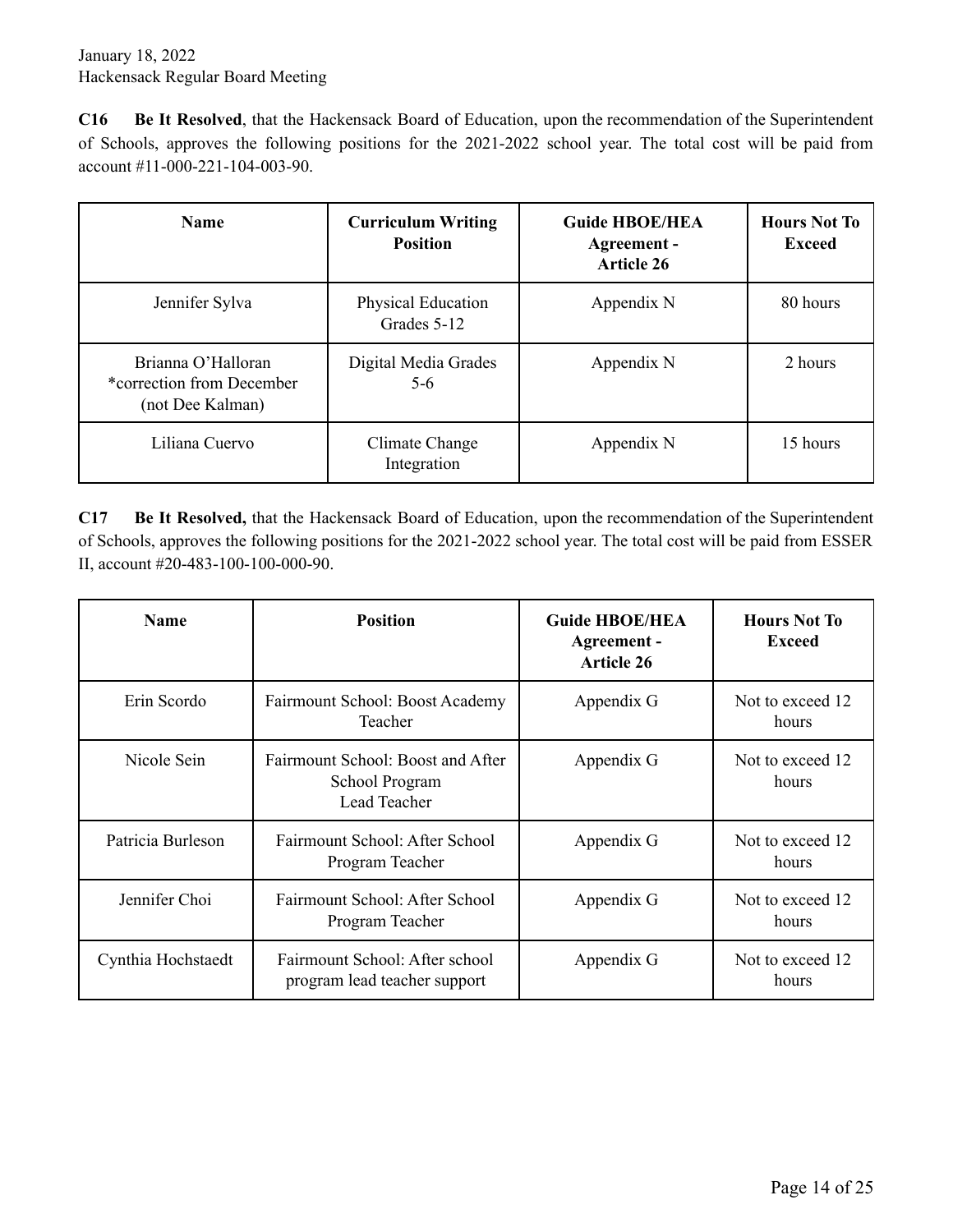**C18 Be It Resolved**, that the Hackensack Board of Education, upon the recommendation of the Superintendent of Schools, approves the following positions for the 2021-2022 school year. The total cost will be paid from Title I, account #20-231-200-100-090-90.

| <b>Name</b>               | <b>Position</b>                                                    | <b>Guide HBOE/HEA Agreement -</b><br><b>Article 26</b> | <b>Hours Not To</b><br><b>Exceed</b> |
|---------------------------|--------------------------------------------------------------------|--------------------------------------------------------|--------------------------------------|
| Melissa Saldana           | Nellie K. Parker: Parent<br><b>Engagement Program</b>              | Appendix G                                             | 10                                   |
| Michele<br>Hammond-Dudley | Nellie K. Parker: Parent<br><b>Engagement Program</b>              | Appendix G                                             | $\overline{2}$                       |
| Jennifer Williams         | Nellie K Parker Parent<br><b>Engagement Program</b>                | Appendix G                                             | $\overline{2}$                       |
| Arlena Brinson-Jones      | Nellie K Parker Parent<br><b>Engagement Program</b><br>Coordinator | Appendix G                                             | 15                                   |
| Jackelin Alerte           | Nellie K. Parker: Parent<br><b>Engagement Program</b>              | Appendix G                                             | $\overline{2}$                       |
| Toney Jackson             | Nellie K. Parker: Parent<br><b>Engagement Program</b>              | Appendix G                                             | $\overline{2}$                       |
| Rhonda Wade               | Nellie K. Parker: Parent<br><b>Engagement Program</b>              | Appendix G                                             | 8                                    |

**C19 Be It Resolved**, that the Hackensack Board of Education, upon the recommendation of the Superintendent of Schools, approves the following positions for the 2021-2022 school year. The total cost will be paid from ESSER II, account #20-483-100-100-000-90.

| <b>Name</b>     | <b>Position</b>                                            | <b>Guide HBOE/HEA Agreement</b><br>- Article 26 | <b>Hours Not</b><br><b>To Exceed</b> |
|-----------------|------------------------------------------------------------|-------------------------------------------------|--------------------------------------|
| Jane Kim        | Teacher Nellie K. Parker After School<br>Program Session 1 | Appendix G                                      | Not to<br>exceed 60<br>hours         |
| Melissa Saldana | Teacher Nellie K. Parker After School<br>Program Session 1 | Appendix G                                      | Not to<br>exceed 60<br>hours         |
| Catherine Irwin | Teacher Nellie K. Parker After School<br>Program Session 1 | Appendix G                                      | Not to<br>exceed 60<br>hours         |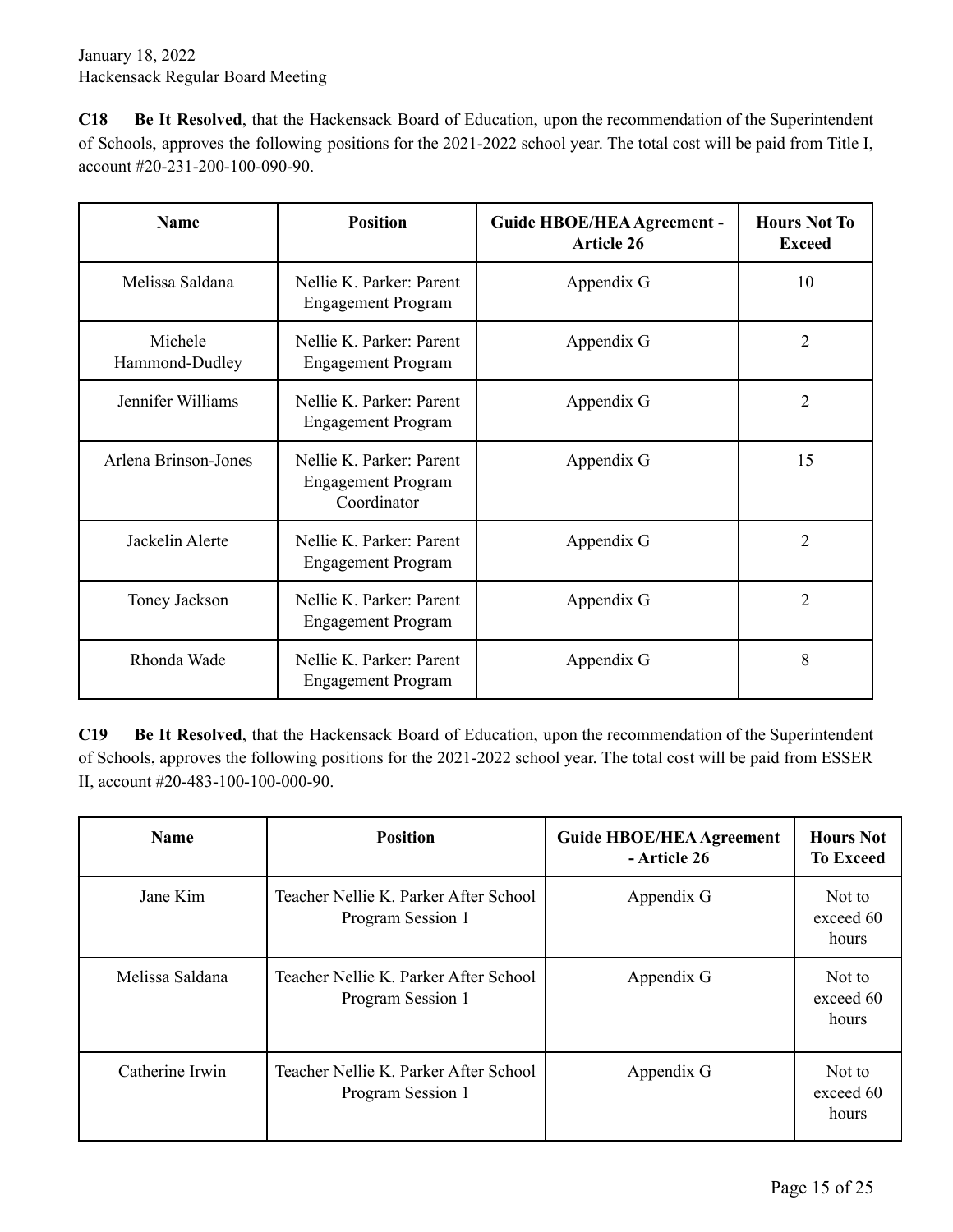| Michelle<br>Hammond-Dudley | Teacher Nellie K. Parker After School<br>Program Session 1            | Appendix G | Not to<br>exceed 60<br>hours |
|----------------------------|-----------------------------------------------------------------------|------------|------------------------------|
| Karolyn Breckenridger      | Teacher Nellie K. Parker After School<br>Program Session 1            | Appendix G | Not to<br>exceed 60<br>hours |
| <b>Tracy Puntasecca</b>    | Teacher Nellie K. Parker After School<br>Program Session 1            | Appendix G | Not to<br>exceed 60<br>hours |
| Rhonda Wade                | Teacher Nellie K. Parker After School<br>Program Session 1            | Appendix G | Not to<br>exceed 60<br>hours |
| Jessica Grimes             | Teacher Nellie K. Parker After School<br>Program Session 1            | Appendix G | Not to<br>exceed 60<br>hours |
| Evelyn Moyano              | Teacher Nellie K. Parker After School<br>Program Session 1            | Appendix G | Not to<br>exceed 60<br>hours |
| Arlena Brinson-Jones       | Lead Teacher Nellie K. Parker After<br>School Program Session 1       | Appendix G | Not to<br>exceed 60<br>hours |
| Saran Sinnette             | Substitute Teacher Nellie K. Parker<br>After School Program Session 1 | Appendix G | Not to<br>exceed 51<br>hours |
| Jane Kim                   | Teacher Nellie K. Parker After School<br>Program Session 2            | Appendix G | Not to<br>exceed 50<br>hours |
| Melissa Saldana            | Teacher Nellie K. Parker After School<br>Program Session 2            | Appendix G | Not to<br>exceed 50<br>hours |
| Michelle<br>Hammond-Dudley | Teacher Nellie K. Parker After School<br>Program Session 2            | Appendix G | Not to<br>exceed 50<br>hours |
| Karolyn Breckenridger      | Teacher Nellie K. Parker After School<br>Program Session 2            | Appendix G | Not to<br>exceed 50<br>hours |
| <b>Tracy Puntasecca</b>    | Teacher Nellie K. Parker After School<br>Program Session 2            | Appendix G | Not to<br>exceed 50<br>hours |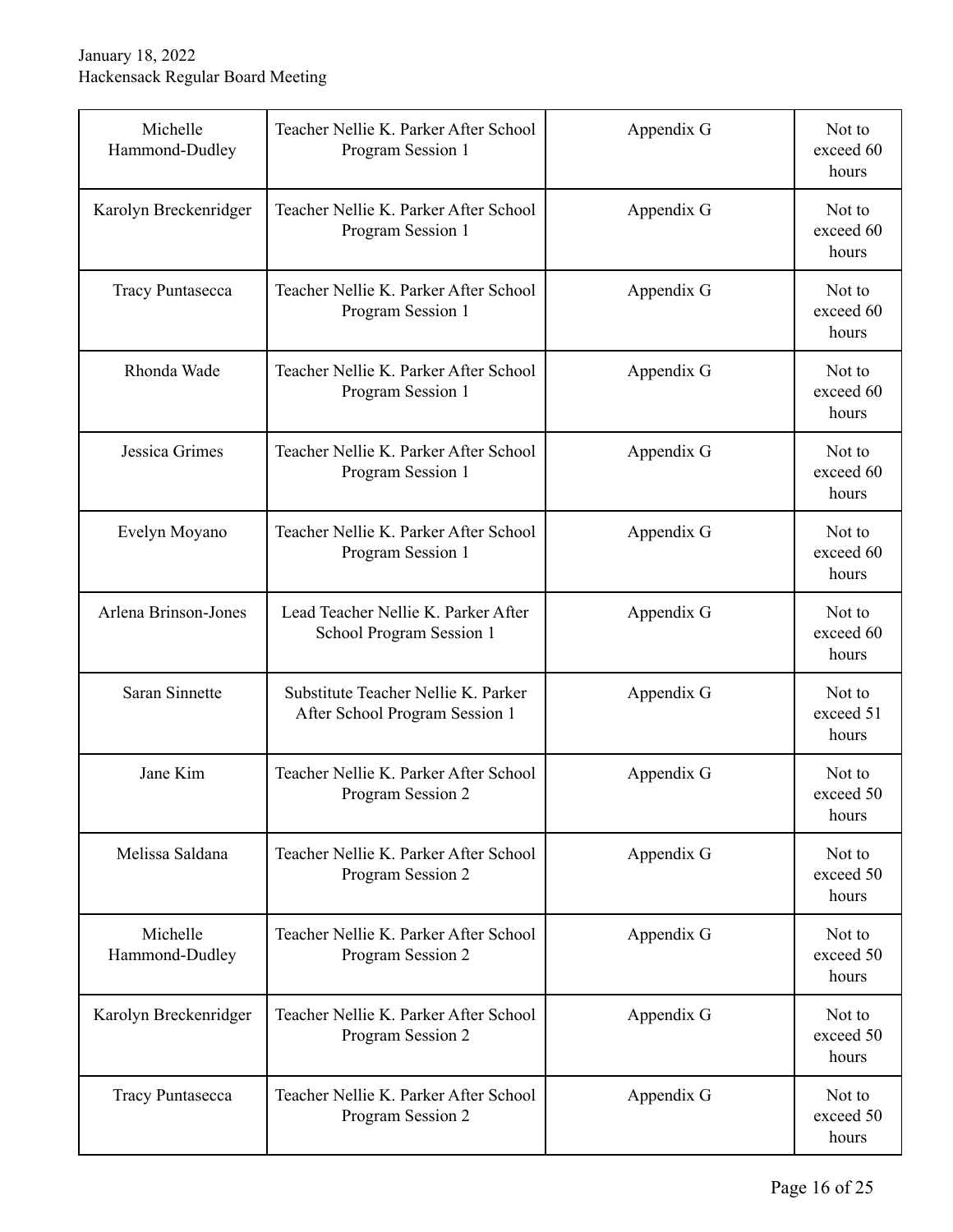| Rhonda Wade            | Teacher Nellie K. Parker After School<br>Program Session 2            | Appendix G | Not to<br>exceed 50<br>hours |
|------------------------|-----------------------------------------------------------------------|------------|------------------------------|
| Evelyn Moyano          | Teacher Nellie K. Parker After School<br>Program Session 2            | Appendix G | Not to<br>exceed 50<br>hours |
| Jaclyn Overton-Desouza | Teacher Nellie K. Parker After School<br>Program Session 2            | Appendix G | Not to<br>exceed 50<br>hours |
| Saran Sinnette         | Teacher Nellie K. Parker After School<br>Program Session 2            | Appendix G | Not to<br>exceed 50<br>hours |
| Arlena Brinson-Jones   | Lead Teacher Nellie K. Parker After<br>School Program Session 2       | Appendix G | Not to<br>exceed 50<br>hours |
| Nia Watson             | Substitute Teacher Nellie K. Parker<br>After School Program Session 2 | Appendix G | Not to<br>exceed 42<br>hours |

**C20 Be It Resolved**, that the Hackensack Board of Education, upon the recommendation of the Superintendent of Schools, will issue an RFP (Request For Proposal) to partner with an outside agency to provide tutoring services for students in grades K-12.

**C21 Be It Resolved**, that the Hackensack Board of Education, upon the recommendation of the Superintendent of Schools, approves two presentations on May 20, 2022, one for Health/Physical Education teachers and the other for administrators. The HPE teachers will attend a 1.5-hour session on Implementing the NJSLS Standards in HPE with lessons, assessments, and resources. Administrators will attend a 1.5-hour session on Navigating the new NJSLS Standards in HPE: Community Messaging, Research, and Advocacy. Both sessions will be presented by Judy Lo Bianco, President/CEO of HPE Solutions, LLC. The total cost of \$750 is to be paid for with local account #11-000-223-320-003-01.

**C22 Be It Resolved**, that the Hackensack Board of Education, upon the recommendation of the Superintendent of Schools, approves the English Language Learner, Three-Year Program Plan for school years 2021-2024.

**C23 Be It Resolved**, that the Hackensack Board of Education, upon the recommendation of the Superintendent of Schools, approves the Statement of Assurances and H.I.B. Grades under the Anti-Bullying Bill of Rights Act from the following Hackensack Public Schools: *Fairmount Elementary School, Jackson Avenue Elementary School, Fanny Meyer Hillers Elementary School, Nellie K. Parker Elementary School, Hackensack Middle School, and Hackensack High School.*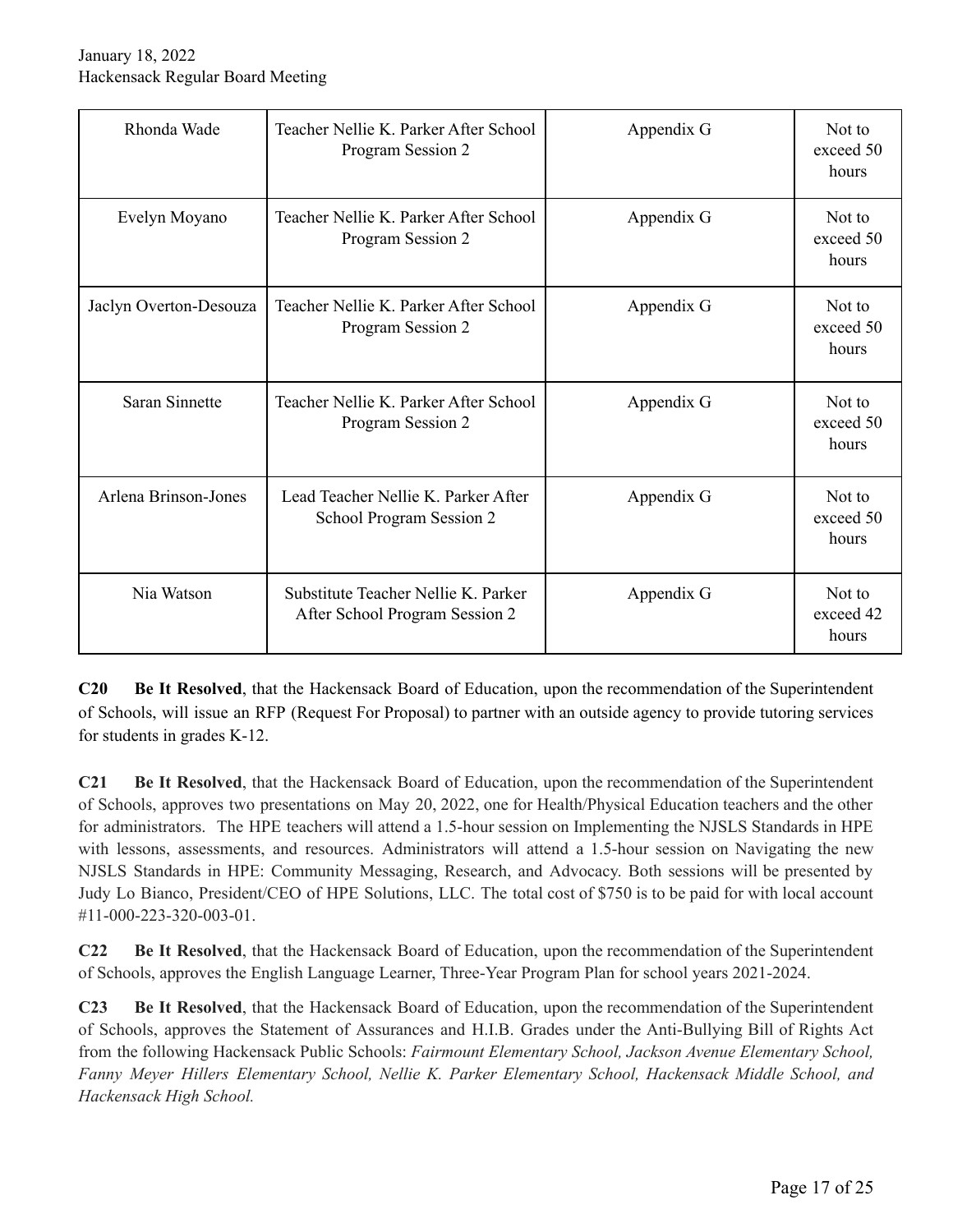| Curriculum Resolutions C2 - C23      |                        |                      |                |               |
|--------------------------------------|------------------------|----------------------|----------------|---------------|
| <b>Motion: Trustee</b>               | <b>Second: Trustee</b> |                      |                |               |
|                                      | Yes                    | $N_{\boldsymbol{0}}$ | <b>Abstain</b> | <b>Absent</b> |
| Mr. Bendezu (Julio)                  |                        |                      |                |               |
| Mr. Carroll (Demetrius)              |                        |                      |                |               |
| Mr. Coleman (Christopher)            |                        |                      |                |               |
| Mr. Goodman (Ira)                    |                        |                      |                |               |
| Ms. Maury (Jennifer)                 |                        |                      |                |               |
| Mr. Oates (Michael)                  |                        |                      |                |               |
| Mr. Powell (Lancelot)                |                        |                      |                |               |
| Mr. Rodriguez (Anthony)              |                        |                      |                |               |
| Ms. Somerville (Marlene)             |                        |                      |                |               |
| Mr. James-Vickery (Scott), President |                        |                      |                |               |

### **D. Finance and Budget**

**D1 Whereas,** the Hackensack Board of Education, in accordance with *N.J.A.C. 23A:16-10*, upon the recommendation of the Superintendent of Schools and Interim SBA/Board Secretary, accepts and approves the **Board Secretary's Report** and Cash Reconciliation Report for the month of December 2021;

**Be It Resolved,** that the Board of Education and Board Secretary certify that **no budgetary line item account has been over-expended** and that there are sufficient funds available to meet the District financial obligations for 2021-2022 school year *(Attachment D1).Board [Secretary's](https://drive.google.com/file/d/1_DtLDExFdYykWKQ0kkVHYASuVOVn29hR/view?usp=sharing) Report*

**D2 Be It Resolved,** that the Hackensack Board of Education, upon the recommendation of the Superintendent of Schools and Interim School Business Administrator, approves the payment of **bills and claims**, December 13,2021 through January13, 2022, in the total amount of *\$12,104,189.96 (Attachment D2). [Bills](https://drive.google.com/file/d/1CXvLVCNUntLsiZT02cyMuQWuJyv3YYdZ/view?usp=sharing) List*

| Fund 10 | General Fund                   | \$787,824.80   |
|---------|--------------------------------|----------------|
| Fund 11 | <b>Current General Expense</b> | \$9,363,795.15 |
| Fund 12 | Capital Outlay                 | \$997,363.23   |
| Fund 20 | Special Revenue                | \$539,343.29   |
| Fund 30 | Capital Projects               | \$10,450.00    |
| Fund 40 | Debt Service                   | \$0            |
| Fund 60 | <b>Enterprise Fund</b>         | \$405,413.49   |

**D3 Be It Resolved,** that the Hackensack Board of Education, upon the recommendation of the Superintendent of Schools and Interim School Business Administrator, approves the attached **List of Budget Transfers** *#8108* through *#8120* for the month of January 2022, total amount of *\$988,206.63 (Attachment D3*). *[Transfer](https://drive.google.com/file/d/1ybXSprTmxuFd2dV2kbYSJhLJ8RLBF38H/view?usp=sharing) Report*

**D4 Be It Resolved,** that the Hackensack Board of Education, upon the recommendation of the Superintendent of Schools and Interim School Business Administrator, approves **Fundraisers and Flyer Distributions** *(Attachment D4*)*. [Fundraisers](https://docs.google.com/document/d/1Him9u94DaLz32Qajn4xheFURN8Pp10Tp/edit?usp=sharing&ouid=103252851922556711374&rtpof=true&sd=true) and Flyers*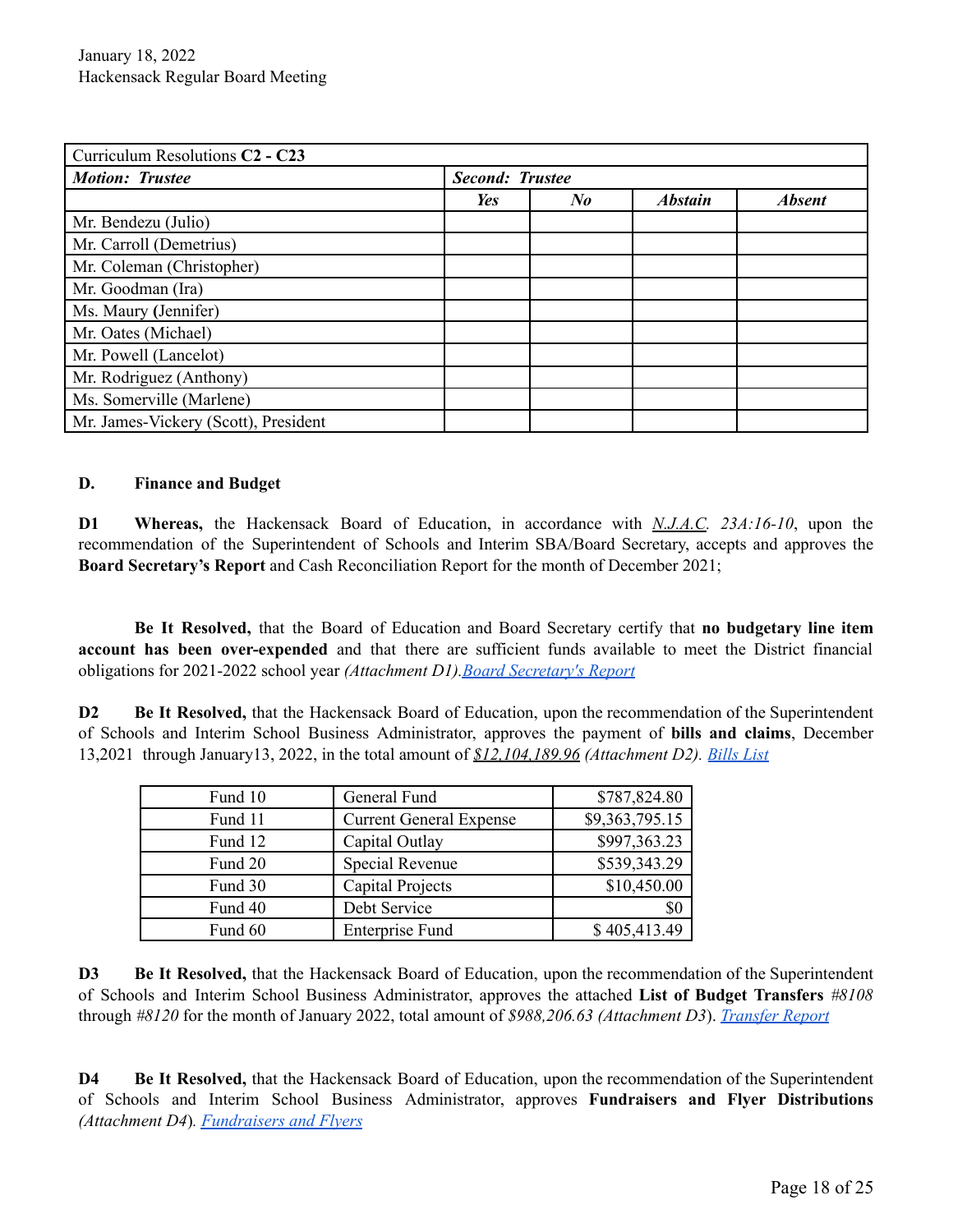**D5 Be It Resolved,** that the Hackensack Board of Education, upon the recommendation of the Superintendent of Schools and Interim School Business Administrator, authorizes Walter A. McDermott Telephone Auditing Services, a vendor authorized through Ed Data Services, a co-op purchasing mechanism, to conduct an audit of the district's phone lines. The fee is 50% of the credit or refund, payable when the district receives the credit or refund.

**D6 Whereas,** the Hackensack Board of Education, in response to a Request for Proposals for **Managed Print Services**, which were due and received on Thursday, January 6, 2022, received proposals from three separate vendors, and

**Whereas,** the RFP submitted by each did not contain sufficient information to make a responsible recommendation;

**Now, Therefore, Be It Resolved,** that upon the recommendation of the Superintendent of Schools and Interim School Business Administrator, rejects all responses and reissues the RFP requesting more specific detail.

**D7 Be It Resolved,** that the Hackensack Board of Education, upon the recommendation of the Superintendent of Schools and Interim School Business Administrator, authorizes the acquisition of approximately 75 mobile Hotspots, at a monthly cost for the connectivity of \$20 each, from T-Mobile, pursuant to Renewal Agreement CLM# 1213566 with the Hackensack Public Schools Agreement 11242021 LS.

**D8 Be It Resolved,** that the Hackensack Board of Education, upon the recommendation of the Superintendent of Schools and Interim School Business Administrator, approves the request from the All Access Community Development Corp., a partner with the State of New Jersey Economic Development Authority and the County of Bergen Food Security Task Force, and accept the state grant to provide nutritionally balanced hot meals provided by area restaurants.

## **D9 A Resolution Authorizing the Hackensack Board of Education to Enter Into a Cooperative Pricing Agreement**

**Whereas,** N.J.S.A. 18A:18A-11, et seq. authorizes two or more contracting units to establish a Cooperative Pricing System for the provision and performance of goods and services, and to enter into Cooperative Pricing Agreements for its administration; and

**Whereas,** NJEdge.Net, Inc. ("NJEdge"), hereinafter referred to as the "Lead Agency" has offered voluntary participation in a Cooperative Pricing System known as the "EdgeMarket Cooperative" for the purchase of goods and services; and

**Whereas,** on January 18, 2022, the governing body of the Hackensack Public School District, situated in the County of Bergen, State of New Jersey, duly considered participation in a Cooperative Pricing System for the provision and performance of goods and services; and

**Whereas,** Hackensack Board of Education within the County of Bergen, State of New Jersey, desires to participate in the EdgeMarket Cooperative; and

## **Now, Therefore Be It Resolved** as follows: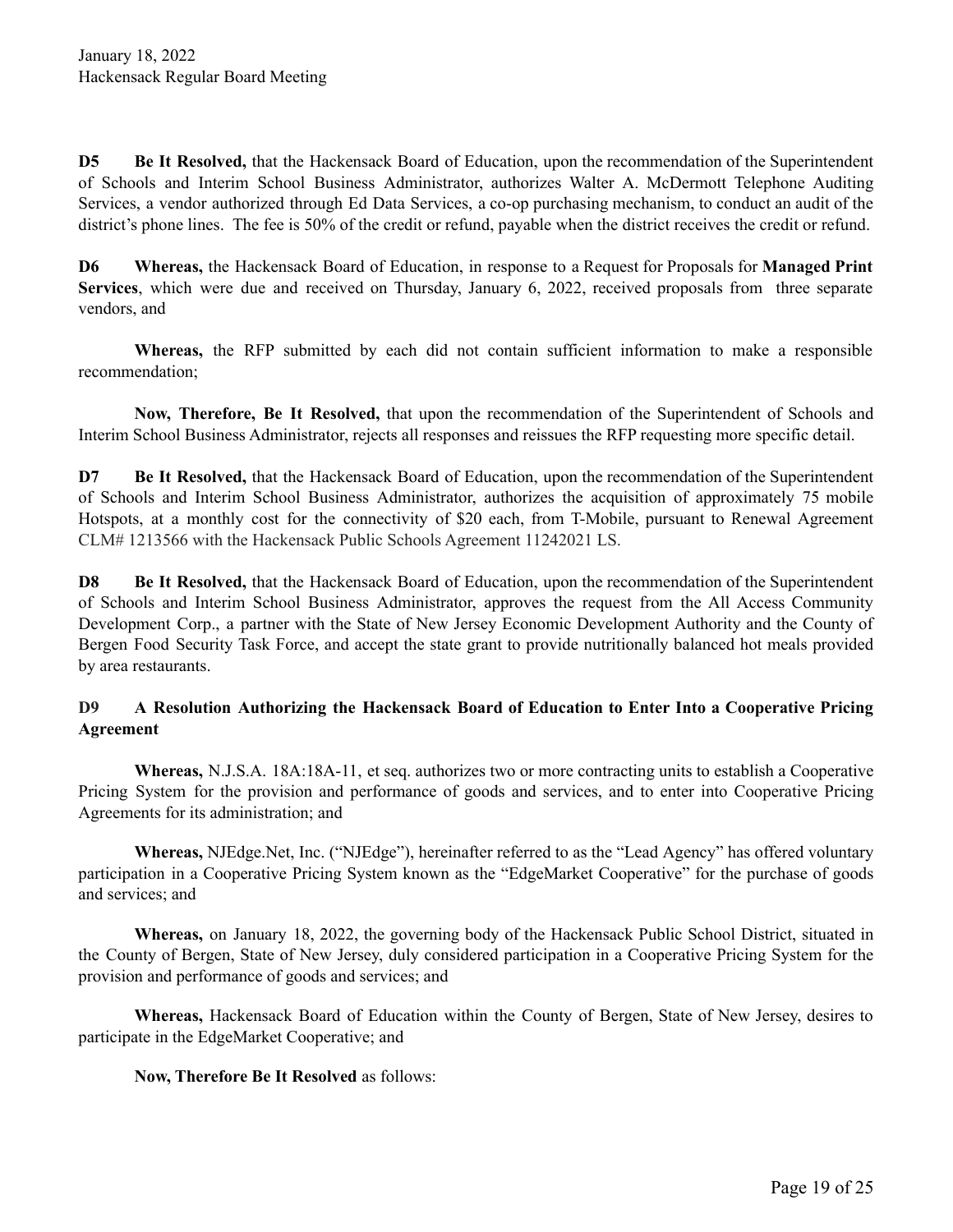## **TITLE**

This RESOLUTION shall be known and may be cited as the Cooperative Pricing Resolution of the Hackensack Board of Education.

## **AUTHORITY**

Pursuant to the provisions of N.J.S.A. 18A:18A-11, et seq., the School Business Administrator of the Hackensack Board of Education, on behalf of Hackensack Board of Education is hereby authorized to enter into a Cooperative Pricing Agreement with the Lead Agency.

## **CONTRACTING UNIT**

This Lead Agency shall be responsible for complying with the provisions of the Public School Contracts Law, N.J.S.A. 18A:18A-1, et seq., and all other provisions of the revised statutes of the State of New Jersey.

**D10 Be It Resolved,** that the Hackensack Board of Education, upon the recommendation of the Superintendent of Schools and Interim School Business Administrator advises and applies to the County Executive Superintendent of Schools, for a waiver to exceed 20% of the base price on a bid received to make repairs to the High School Boiler, due to emergency and unforeseen conditions encountered once the work was underway. The vendor, C. Dougherty Inc., is one of few in the state licensed to do this type of work for this specific type of boiler. This situation was exacerbated by Hurricane Ida, which resulted in further damage to the High School Boiler in the midst of these repairs.

**D11 Whereas**, the Hackensack Board of Education (the "Board") is a party to a litigation matter captioned Raquel James Goodman v. Hackensack BD. of Educ., 2:20-cv-16908-BRM-JSA; and

**Whereas**, in order to avoid the time and expense of protracted litigation the parties thereto endeavor to amicably resolve the matter;

## **Now, Therefore Be It Resolved** by the Board as follows:

1. The Board hereby approves the settlement in the within captioned matter in the gross amount of \$16,000.

2. The Superintendent, Interim Business Administrator/Board Secretary, Board President and/or legal counsel are authorized to execute any documents in furtherance of the within approval.

3. This Resolution shall take effect immediately.

**D12 Be It Resolved,** that the Hackensack Board of Education, upon the recommendation of the Superintendent of Schools and Interim School Business Administrator, approves two separate **chromebook lease payments** payable to CDW Government, in the amount of \$309,400 and \$104,845, for a total payments of \$414,245.

**D13 Whereas,** the Hackensack Board of Education, in accordance with N.J.S.A.18A:23-1 must have a certified External Audit of the district's accounts and financial transactions; and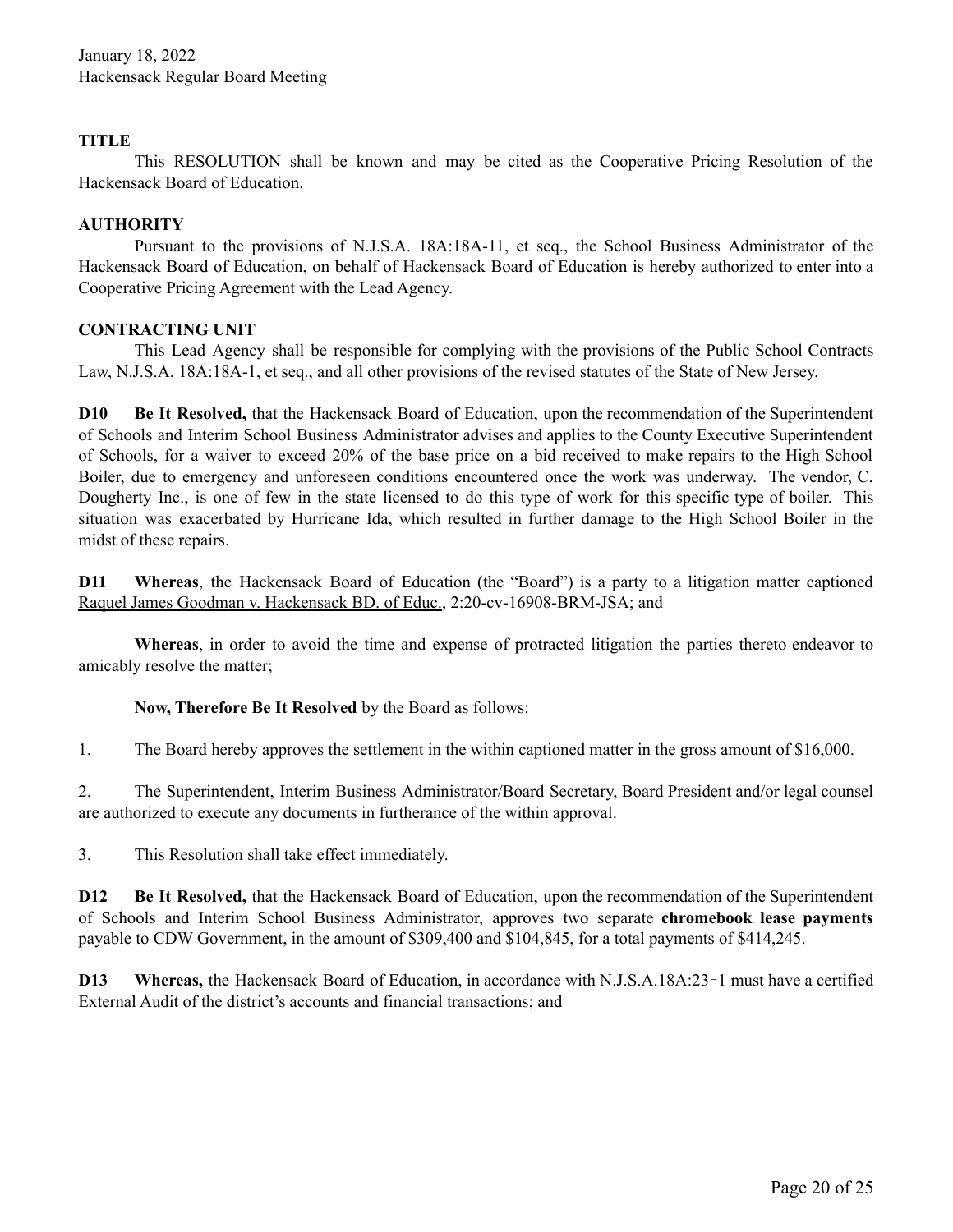January 18, 2022 Hackensack Regular Board Meeting

**Whereas,** the Board of Education received the audit performed by Lerch Vinci & Higgins, LLP, and discussed said audit at its public meeting held on January 18, 2022;

**Now, Therefore Be It Resolved,** that the Hackensack Board of Education accepts the audit for the 2020/2021 school year, FY Ended June 30, 2021, and accepts the Audit Synopsis and approves the attached Corrective Action Plan (CAP and Audit Synopsis). (Attachment D14) [2020-2021](https://docs.google.com/document/u/0/d/17STGpSwJJ_hzgXpJEsfqCo8JYanhRdWdaCgk7VcLQ1c/edit) - CAP - Corrective Action Plan.pdf

| Finance and Budget Resolutions $D1 - D13$ |                        |                      |                |               |
|-------------------------------------------|------------------------|----------------------|----------------|---------------|
| <b>Motion: Trustee</b>                    | <b>Second: Trustee</b> |                      |                |               |
|                                           | Yes                    | $N_{\boldsymbol{0}}$ | <b>Abstain</b> | <b>Absent</b> |
| Mr. Bendezu (Julio)                       |                        |                      |                |               |
| Mr. Carroll (Demetrius)                   |                        |                      |                |               |
| Mr. Coleman (Christopher)                 |                        |                      |                |               |
| Mr. Goodman (Ira)                         |                        |                      |                |               |
| Ms. Maury (Jennifer)                      |                        |                      |                |               |
| Mr. Oates (Michael)                       |                        |                      |                |               |
| Mr. Powell (Lancelot)                     |                        |                      |                |               |
| Mr. Rodriguez (Anthony)                   |                        |                      |                |               |
| Ms. Somerville (Marlene)                  |                        |                      |                |               |
| Mr. James-Vickery (Scott), President      |                        |                      |                |               |

#### **E. Buildings and Grounds**

#### **E1 Use of School Facilities - In accordance with District Policy**

**E2 Be It Resolved,** that the Hackensack Board of Education, upon the recommendation of the Superintendent of Schools and Interim School Business Administrator, accepts the proposal dated December 6, 2021 submitted by DMR Architects, Inc. to **conduct an electrical assessment/study of existing electrical capacities report** to identify code compliance needs at the Fairmount Avenue Elementary School, Middle School and High School; and make recommendations that will enable upgrading HVAC unit ventilators that can handle both heating and cooling in those schools, at a fee of \$12,000 to be funded from ESSER III American Recovery Plan, Account Code #20-487-200-334-000-00.

**E3 Whereas**, bids were solicited and opened by the Hackensack Board of Education ("Board") on December 21, 2021 for the Rooftop Unit Replacement project at the Fanny M. Hillers School, DMR Project No. 4922 (the "Project") in accordance with the provisions of the Public Schools Contract Law, N.J.S.A. 18A:18A-1 et seq.; and

**Whereas**, All Coast Service, Inc. ("All Coast") submitted the lowest numeric bid in the amount of \$634,817.00; and

**Whereas**, the bid submitted by All Coast was responsive in all ways except with regard to its form ownership disclosure statement, wherein page one was completed, identifying that All Coast is a corporation, incorporated in the State of New Jersey, and that the bid was being submitted and signed by its Vice President, Robert M. Brown, but page two was incomplete as to the percentages of ownership of each principal owning more than ten percent of the company; and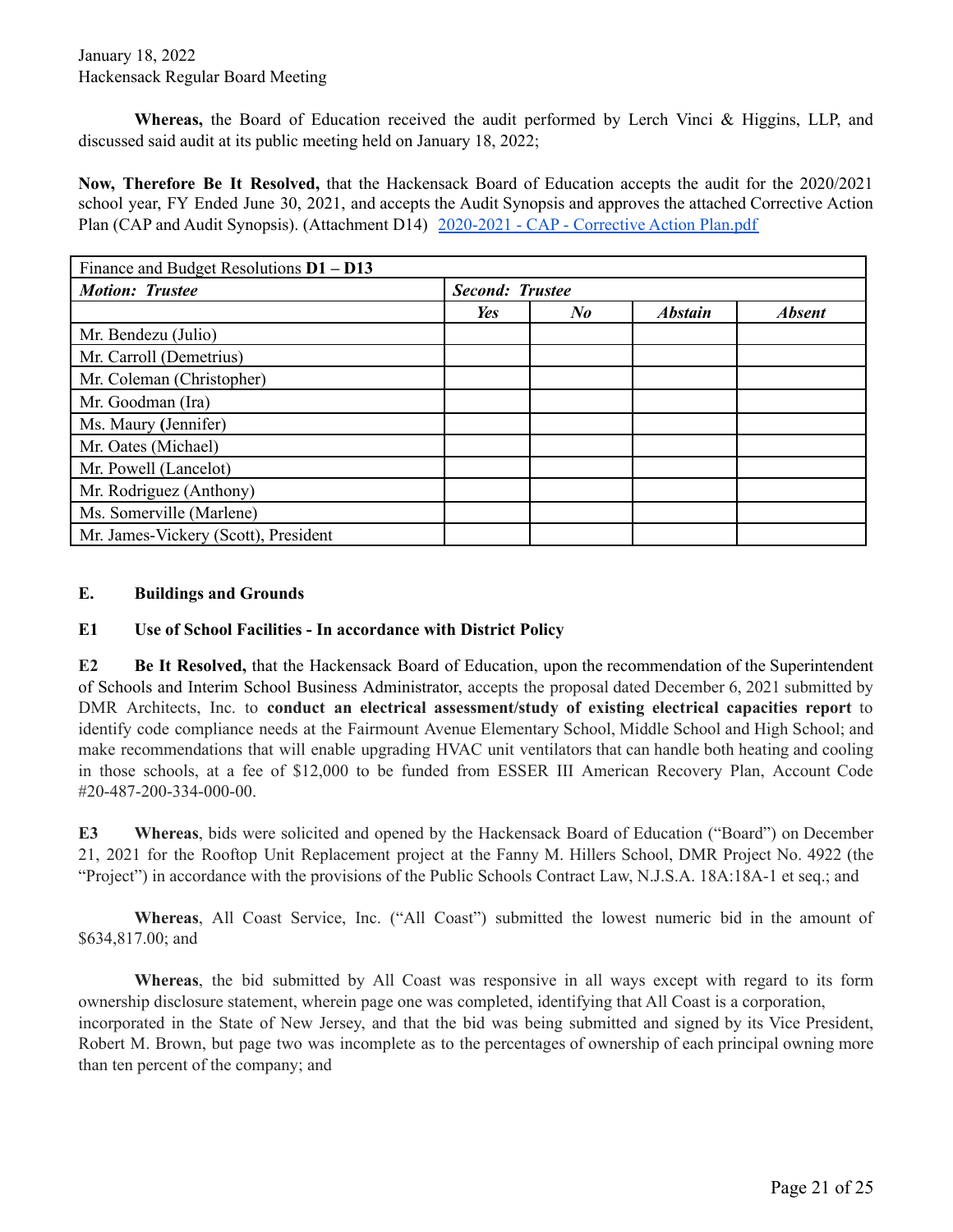**Whereas**, All Coast has submitted a Certification affirming that the failure to complete page two was inadvertent, that the company is and has always been owned 90% by Tammy Brown, and 10% by Robert Brown; and

**Whereas**, all other forms were completed in full, including signatures by Robert Brown a bid bond and a consent of surety; and

**Whereas**, there is no evidence of corruption or fraud with regard to the inadvertent error; and

**Whereas**, the effect of waiving the requirement to submit the complete form of ownership disclosure statement with the bid and permitting a post-bid cure, prior to award of the contract, would not deprive the Board of its assurance that the contract would be entered into, performed, and guaranteed according to its specific requirements, and waiver would not adversely affect competitive bidding by placing All Coast in a position of advantage over other bidders, or by otherwise undermining the necessary standard of competition;

**Whereas**, in the Project Manual that included the Bid Specifications, the Board reserved the right to waive any informalities in the bids received; and

**Whereas**,allowing All Coast to submit a post-bid cure, prior to award of the Contract would serve the best interests of the Board; and

**Whereas**, the Board seeks to enter into a contract for the installation of rooftop unit replacements and related work and services to All Coast Service, Inc.;

## **Now, Therefore, Be It Resolved by the Hackensack Board of Education as follows:**

**SECTION 1:** The Board hereby approves award of the Contract for installation of rooftop unit replacements and related work and services to All Coast Service, Inc. in the amount of \$634,817.00, conditioned upon it submission of all documents required by the bid including an insurance certificate, performance bond and affirmative action forms; and

**Now, Therefore Be It Further Resolved,** that the amount of \$634,817 will will be split funded via Energy Savings Improvement Plan allocations in the amount of \$523,294. and the difference of \$111,523 will be allocated against ESSER III American Recovery Plan Account Code #20-487-400-720-000-00.

**SECTION 2**: This Resolution shall take effect immediately.

**E4 Be It Resolved,** that the Hackensack Board of Education, upon the recommendation of the Superintendent of Schools and Interim School Business Administrator, accepts the proposal #HY-20-137, dated December 16, 2021 submitted by Hygrade Insulators, Inc. to **supply and install Gutters** at the existing **gym roof** of the **Fairmount** Elementary School, in the amount not to exceed \$29,900.

**E5 Be It Resolved,** that the Hackensack Board of Education, upon the recommendation of the Superintendent of Schools and Interim School Business Administrator, accepts the proposal #NEIS21-002-261 from Northeastern Interior Services, LLC, an authorized vendor under the HCESC-SER-20F cooperative to **replace and install 100 LF of gutters** at the **Early Childhood Development Center** in the amount of \$13,100.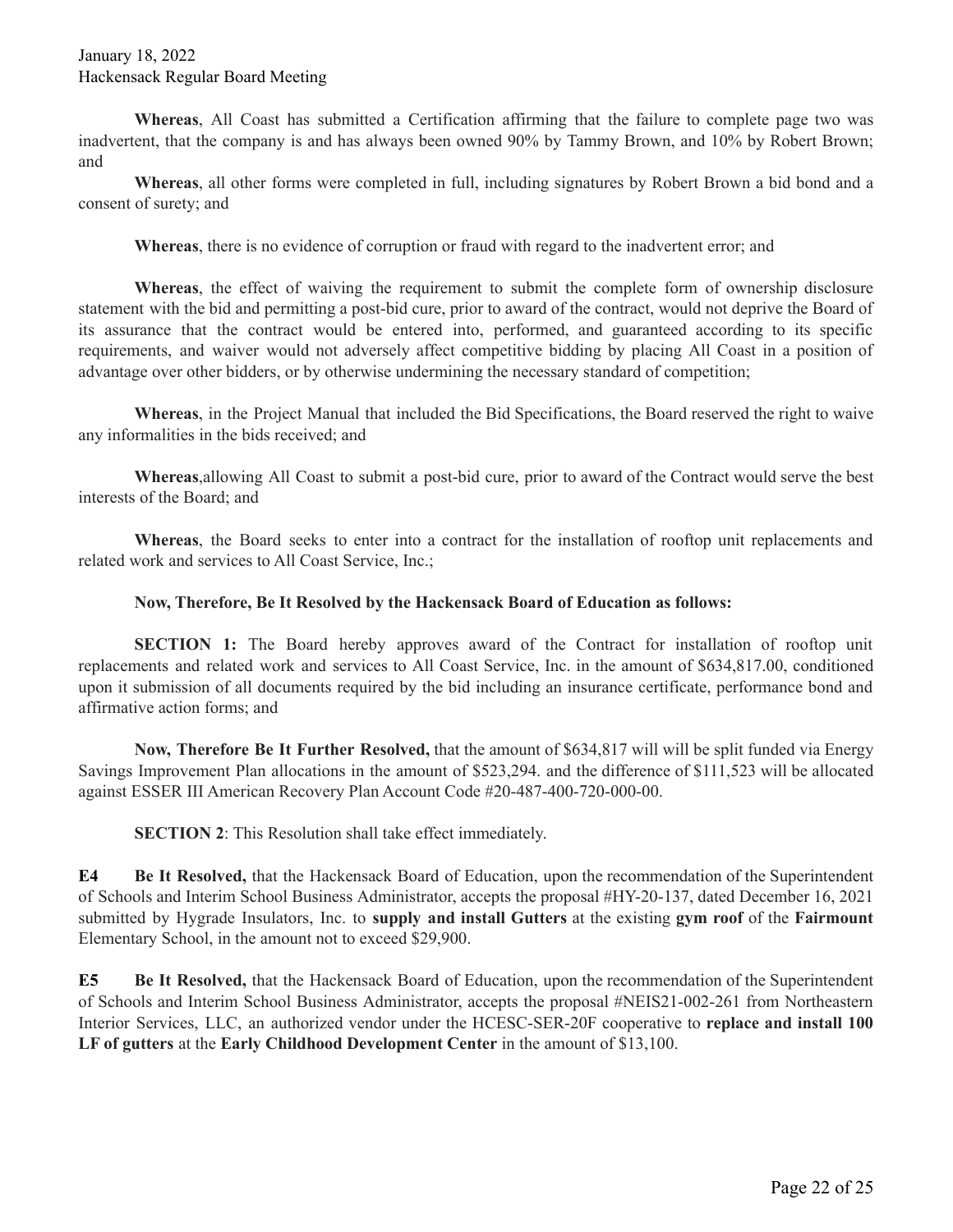**E6 Be It Resolved,** that the Hackensack Board of Education, upon the recommendation of the Superintendent of Schools and Interim School Business Administrator, accepts the proposal #NEIS21-002-262, dated December 30, 2021, from Northeastern Interior Services, LLC, an authorized vendor under the HCESC-SER-20F cooperative to **inspect masonry wall for cracks, remove and replace existing caulking on 10 windows near cast stone coping** at the **High School** roofline, in the amount of \$17,900.

**E7 Be It Resolved,** that the Hackensack Board of Education, upon the recommendation of the Superintendent of Schools and Interim School Business Administrator, accepts the proposal submitted by Timeclock Plus, LLC, a certified vendor under the PEPPM co-operative purchasing system, dated December 8, 2021 to provide a **time and attendance system**, in the amount of \$76,825.55 (one time fee), and a recurring annual cost of \$29,802.64.

**E8 Be It Resolved,** that the Hackensack Board of Education, upon the recommendation of the Superintendent of Schools and Interim School Business Administrator, accepts the insurance settlement related to the High School Boiler Replacement in the amount of \$247,500. This amount is approximately 30% of the base cost and offsets the \$723,200 for the repair/replacement.

**E9 Be It Resolved,** that the Hackensack Board of Education, upon the recommendation of the Superintendent of Schools and Interim School Business Administrator, accepts proposal SFB2Q2906 authorizing Ben Shaffer Recreation Inc. to install 5 rows x 30' non elevated bleachers with a seating capacity of 68+ and 4 ADA at the High School, under Bid #21-24; Co-op #11-BECCP, in the amount of \$39,841.93.

**E10 Be It Resolved,** that the Hackensack Board of Education, upon the recommendation of the Superintendent of Schools and Interim School Business Administrator, accepts the proposal #3669, dated January 11, 2022 submitted by C. Dougherty & Co., Inc. to **repair piping, supply and return risers and remove and replace approximately 200 ft of piping and approximately 15 steam traps,** which includes labor and materials. This is part of the emergency appurtenant repairs to the **High School boiler**, in the amount of \$87,000.

**E11 Be It Resolved,** that the Hackensack Board of Education, upon the recommendation of the Superintendent of Schools and Interim School Business Administrator, reject and rebid the Univent Upgrades bids opened on December 8, 2021, to replace radiators and install unit ventilators at the Fanny Hillers School as they exceeded available funds. *(Under ESIP Johnson Control's scope of work.)*

**E12 Be It Resolved,** that the Hackensack Board of Education, upon the recommendation of the Superintendent of Schools and Interim School Business Administrator, accept the Univent Upgrades bids opened on December 8, 2021 submitted by EACM Corp, as the lowest responsible bidder for the following scope of work as described below: Bid Breakdown Sheet: ESEP [HVAC](https://drive.google.com/file/d/1eP-_PTiirDsl1IcXL1qAUpPY8zpoE3Mc/view?usp=sharing) Bid

| Project                                                                            | <b>Cost</b> | <b>Funding Source</b>                                       |
|------------------------------------------------------------------------------------|-------------|-------------------------------------------------------------|
| Replace Radiators, install unit<br>ventilators @ Middle School                     | \$715,000   | ESIP - under Johnson Controls Inc.<br>Scope of Work         |
| <b>Electrical Service Upgrades</b><br>@Hillers Elementary School<br>(Alternate #1) | \$210,000   | <b>ESSER II Funds Account Code</b><br>20-483-400-720-000-00 |
| HVAC Upgrades @MS Special<br>Services Facility (Alternate #2)                      | \$140,000   | <b>ESSER II Funds Account Code</b><br>20-483-400-720-000-00 |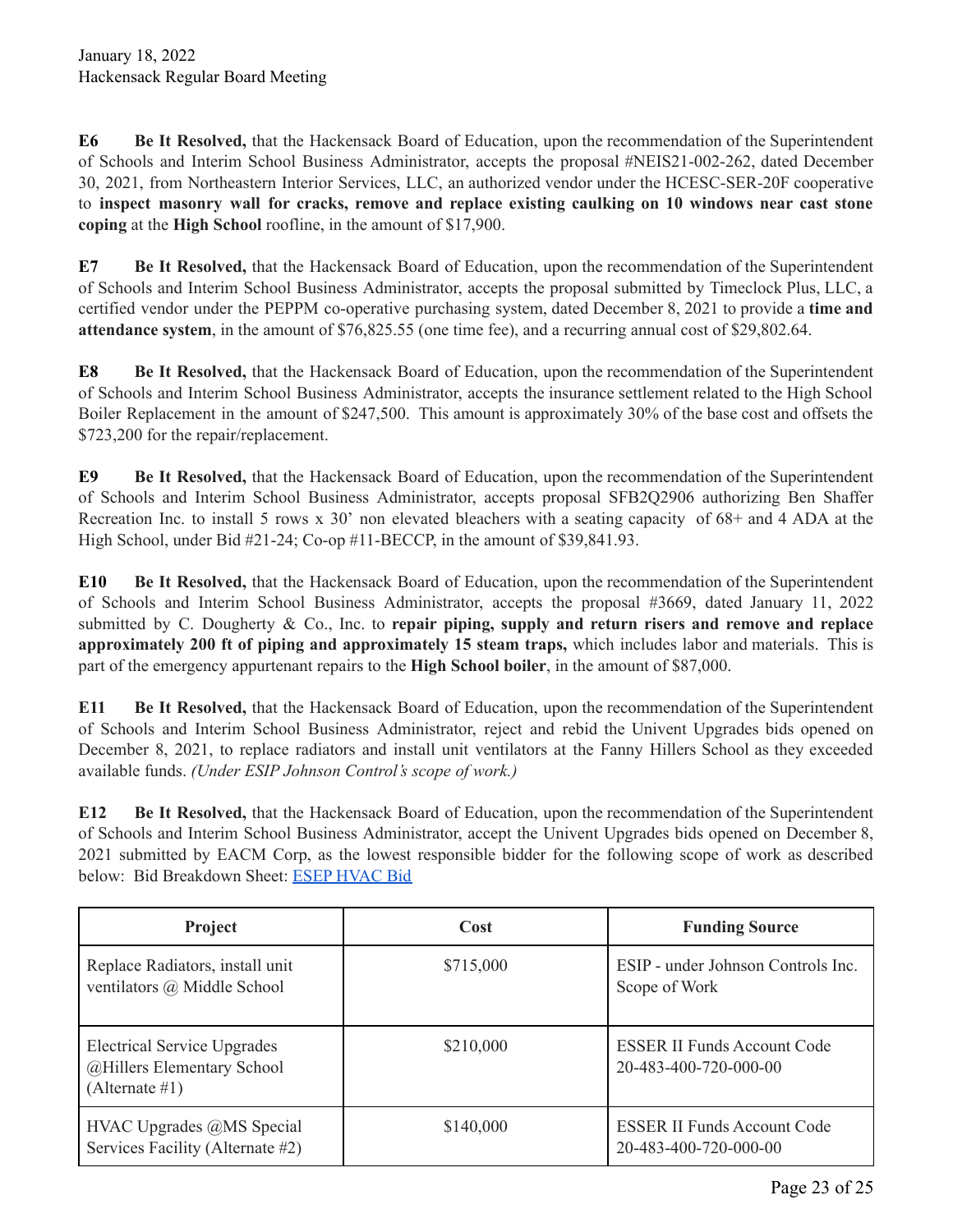| Buildings and Grounds Resolutions E2-E12 |                        |                      |                |               |
|------------------------------------------|------------------------|----------------------|----------------|---------------|
| <b>Motion: Trustee</b>                   | <b>Second: Trustee</b> |                      |                |               |
|                                          | Yes                    | $N_{\boldsymbol{0}}$ | <b>Abstain</b> | <b>Absent</b> |
| Mr. Bendezu (Julio)                      |                        |                      |                |               |
| Mr. Carroll (Demetrius)                  |                        |                      |                |               |
| Mr. Coleman (Christopher)                |                        |                      |                |               |
| Mr. Goodman (Ira)                        |                        |                      |                |               |
| Ms. Maury (Jennifer)                     |                        |                      |                |               |
| Mr. Oates (Michael)                      |                        |                      |                |               |
| Mr. Powell (Lancelot)                    |                        |                      |                |               |
| Mr. Rodriguez (Anthony)                  |                        |                      |                |               |
| Ms. Somerville (Marlene)                 |                        |                      |                |               |
| Mr. James-Vickery (Scott), President     |                        |                      |                |               |

## **X. Old Business**

- **● Maywood Enrollment**
- **● Desk Shields**

## **XI. New Business**

● **Distribution/Discussion Code of Ethics for School Board Members** pursuant to the School Ethics Act (c.178,P.L.2001)

#### **NJSBA Code of Ethics**

The members of the Board of Education recognize that they hold authority not as individuals but as members of the Board. In order to make a clear public statement of its philosophy of service to the pupils of the district, the Board adopts as its own, the School Board Member Code of Ethics promulgated by the New Jersey School Boards Association on May 10, 1975 and reproduced below:

- 1. I will uphold and enforce all laws, State Board rules and regulations, and court orders pertaining to schools. Desired changes should be brought about only through legal ethical procedures.
- 2. I will make decisions in terms of the educational welfare of children and will seek to develop and maintain public schools which meet the individual needs of all children regardless of their ability, race, creed, sex, or social standing.
- 3. I will confine my Board action to policy making, planning, and appraisal and I will help to frame policies and plans only after the Board has consulted those who will be affected by them.
- 4. I will carry out my responsibility, not to administer the schools, but together with my fellow Board members, to see that they are well run.
- 5. I will recognize that authority rests with the Board of Education and will make no personal promises nor take any private action which may compromise the Board.
- 6. I will refuse to surrender my independent judgment to special interests or partisan political groups or to use the schools for personal gain or for the gain of friends.
- 7. I will hold confidential all matters pertaining to the schools which, if disclosed, would needlessly injure individuals or the schools. But in all other matters, I will provide accurate information and, in concert with my fellow Board members, interpret to the staff the aspirations of the community for its schools.